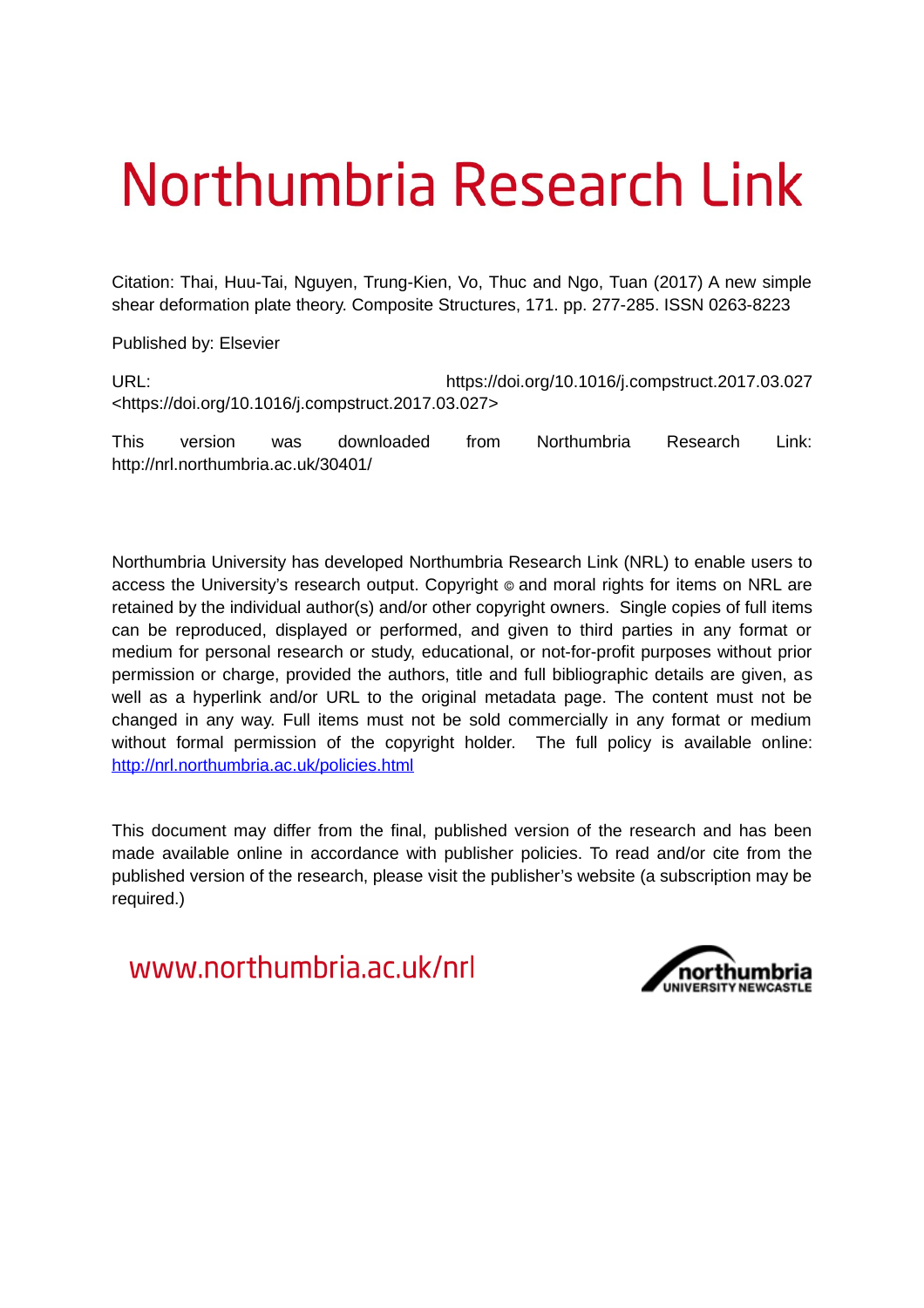# A new simple shear deformation plate theory

Huu-Tai Thai <sup>a,\*</sup>, Trung-Kien Nguyen <sup>b</sup>, Thuc P. Vo <sup>c</sup>, Tuan Ngo <sup>d</sup>

<sup>a</sup>School of Engineering and Mathematical Sciences, La Trobe University, Bundoora, VIC 3086, Australia

<sup>b</sup>Faculty of Civil Engineering, Ho Chi Minh City University of Technology and Education, 1 Vo Van Ngan Street, Thu Duc District, Ho Chi Minh City, Vietnam

<sup>c</sup>Faculty of Engineering and Environment, Northumbria University, Newcastle upon Tyne, NE1 8ST, UK

<sup>d</sup> Department of Infrastructure Engineering, The University of Melbourne, Parkville, VIC 3010, Australia

#### **Abstract**

This paper proposes a new simple shear deformation theory for isotropic plates. The present theory involves one unknown and one governing equation as in the classical plate theory, but it is capable of accurately capturing shear deformation effects. The displacement field of the present theory was based on a two variable refined plate theory in which the transverse displacement is partitioned into the bending and shear parts. Based on the equilibrium equations of three-dimensional (3D) elasticity theory, the relationship between the bending and shear parts was established. Therefore, the number of unknowns of the present theory was reduced from two to one. Closed-form solutions were presented for both Navier- and Levy-type plates. Numerical results indicate that the obtained predictions are comparable with those generated by ABAQUS and available results predicted by 3D elasticity theory, first-order and third-order shear deformation theories.

*Keywords*: Shear deformation theory; isotropic plate; analytical solution

<u>.</u>

 $^*$  Corresponding author. Tel.:  $+$  61 3 9479 3721.

E-mail address: [tai.thai@latrobe.edu.au](mailto:tai.thai@latrobe.edu.au) (H.T. Thai).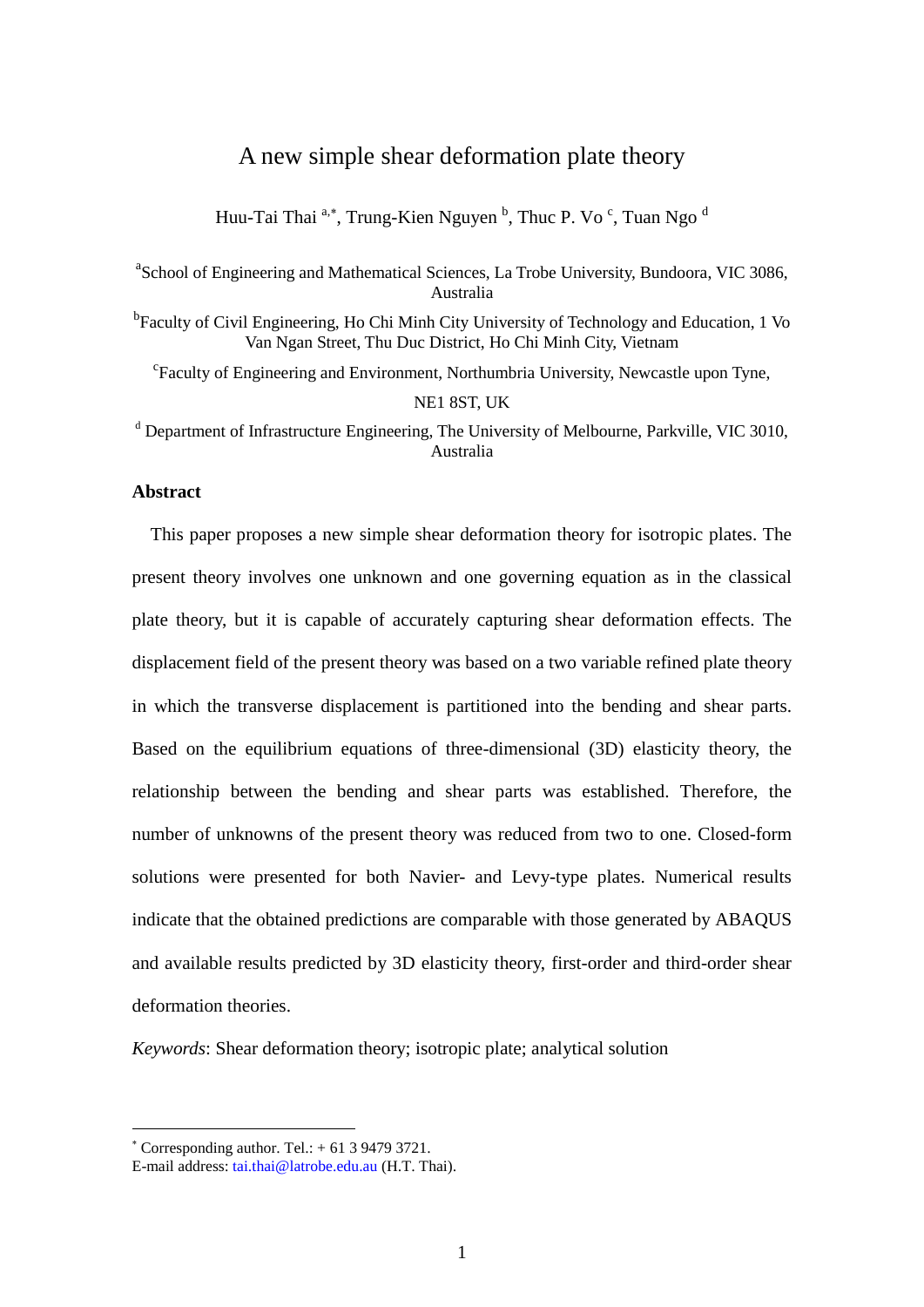#### **1. Introduction**

Plates and shells are common structural elements in civil engineering structures such as buildings, bridges, tunnels, retaining walls and other infrastructure. In general, the behaviour of plate and shell structures can be predicted using either 2D plate theories or 3D elasticity theory. The classical plate theory (CPT) is the simplest plate theory developed by Love [1] based on the assumptions proposed by Kirchhoff [2]. However, this theory is only applicable for thin plates in which the shear deformation effects are negligibly small. For thick plates, the CPT underestimates deflections and overestimates buckling loads as well as natural frequencies because of neglecting these effects.

A large number of shear deformation theories have been proposed to take into account the shear deformation effects. One of the earliest shear deformation theories was proposed by Reissner [3] and Mindlin [4]. It should be noted that Mindlin's theory was based on an assumption of a linear displacement variation across the plate thickness. It was therefore referred to as the first-order shear deformation theory (FSDT). This assumption leads to constant transverse shear strains and transverse shear stresses across the thickness. A shear correction factor is therefore needed to account for the discrepancy between the constant shear stresses and the parabolic distribution of shear stresses in the 3D elasticity theory. On the other hand, Reissner's theory was based on the assumptions of a linear variation of bending stresses and a parabolic distribution of transverse shear stresses across the thickness. These assumptions lead to a displacement field which is not necessarily linear across the thickness, and the shear correction factor is not required as in the case of Mindlin's theory. Higher-order shear deformation theories (HSDTs) were proposed to eliminate the use of the shear correction factor in the FSDT, and to obtain a better prediction of the responses of very thick plates. The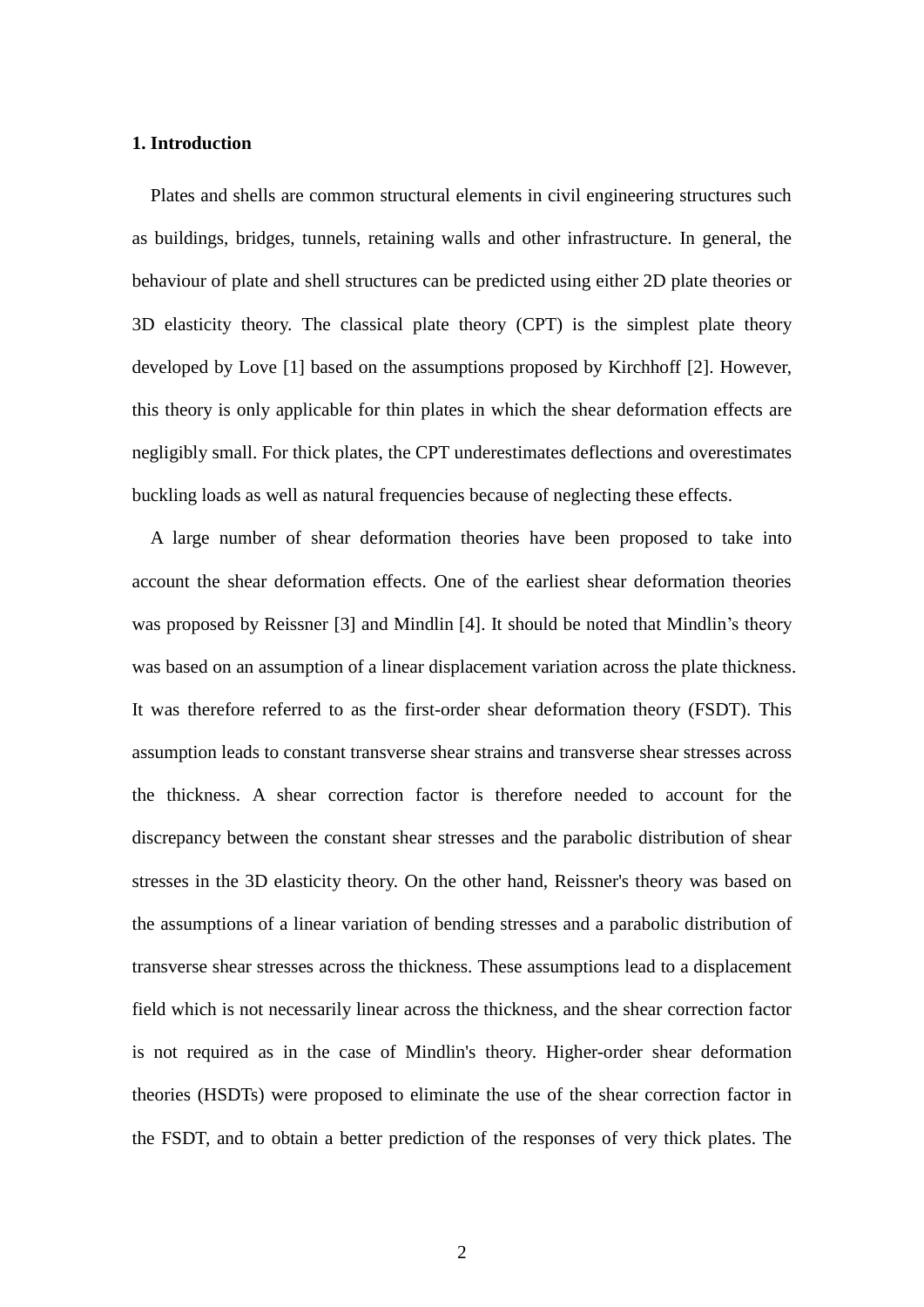HSDT is developed based on a higher-order displacement variation across the plate thickness using either polynomial functions (e.g. the third-order shear deformation theory (TSDT) of Reddy [5]) or non-polynomial functions (e.g. the sinusoidal theory of Touratier [6], hyperbolic theory of Soldatos [7], exponential theory of Karama et al. [8] and among others). Several typical shear deformation theories developed from 2010 for composite structures can be found in Refs. [9-24]. A comprehensive review of plate theories was reported by Ghugal and Shimpi [25] for isotropic and laminated plates and Thai and Kim [26] for functionally graded plates.

Although the existing HSDTs provide a better prediction compared with the CPT, they are much more complicated and computationally expensive than the CPT because of introducing additional dependent unknowns into the theory. Therefore, this paper aims to propose a simple HSDT which contains the same number of unknowns and governing equations of motion as in the case of the CPT. The present theory was based on the refined plate theory (RPT) of Shimpi [27] and 3D elasticity theory. Analytical solutions of the present theory were also presented. The obtained predictions were then compared with the available results predicted by the FSDT, TSDT and 3D elasticity theory as well as those generated by ABAQUS for validation.

#### **2. Kinematics**

The displacement field of the present theory was derived based on the displacement field of the RPT [27] and the equilibrium equations of 3D elasticity theory. According to Shimpi [27], the displacement field of the RPT is given as follows:

$$
u(x, y, z, t) = -z \frac{\partial w_b}{\partial x} - z \left[ \frac{5}{3} \left( \frac{z}{h} \right)^2 - \frac{1}{4} \right] \frac{\partial w_s}{\partial x}
$$
(1a)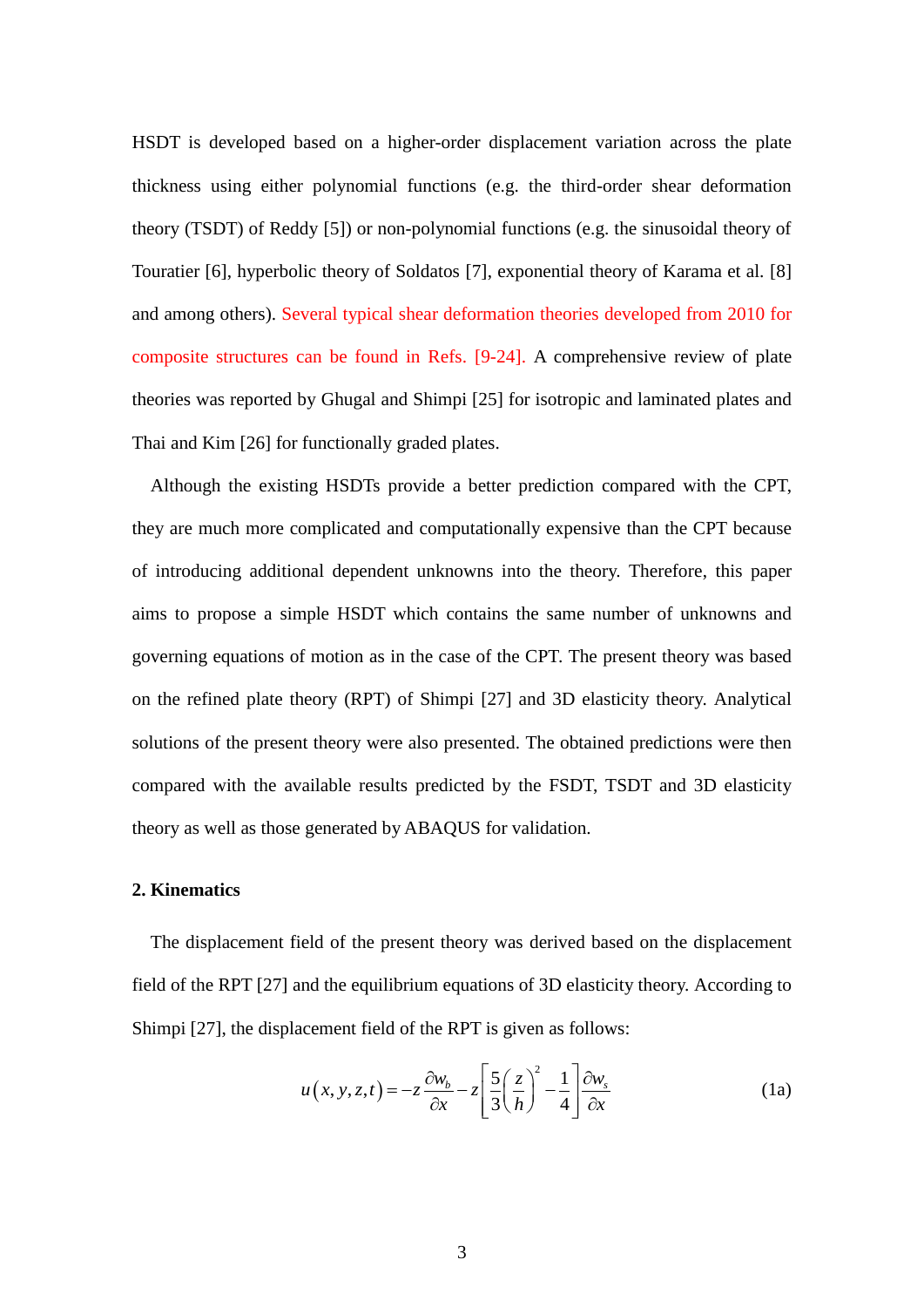$$
v(x, y, z, t) = -z \frac{\partial w_b}{\partial y} - z \left[ \frac{5}{3} \left( \frac{z}{h} \right)^2 - \frac{1}{4} \right] \frac{\partial w_s}{\partial y}
$$
(1b)

$$
w(x, y, z, t) = w_b(x, y, t) + w_s(x, y, t)
$$
 (1c)

where  $(u, v, w)$  are the total displacement along the coordinates  $(x, y, z)$ ;  $w_b$  and  $w_s$ are the bending and shear components of transverse displacement *w*, respectively; and *h* is the plate thickness. The equilibrium equations of 3D elasticity theory in the absence of body forces are written as:

$$
\frac{\partial \sigma_x}{\partial x} + \frac{\partial \sigma_{xy}}{\partial y} + \frac{\partial \sigma_{xz}}{\partial z} = \rho \ddot{u}
$$
 (2a)

$$
\frac{\partial \sigma_{xy}}{\partial x} + \frac{\partial \sigma_y}{\partial y} + \frac{\partial \sigma_{yz}}{\partial z} = \rho \ddot{v}
$$
 (2b)

$$
\frac{\partial \sigma_{xz}}{\partial x} + \frac{\partial \sigma_{yz}}{\partial y} + \frac{\partial \sigma_z}{\partial z} = \rho \ddot{w}
$$
 (2c)

where the dot-superscript convention indicates differentiation with respect to time t;  $\sigma_i$  are the stress components of the stress tensor; and  $\rho$  is the density. Substituting Eq.  $(1)$  into Eq.  $(2)$ , the equilibrium equations are rewritten as:

$$
\frac{\partial \sigma_x}{\partial x} + \frac{\partial \sigma_{xy}}{\partial y} + \frac{\partial \sigma_{xz}}{\partial z} = -\rho z \frac{\partial \ddot{w}_b}{\partial x} - \rho z \left[ \frac{5}{3} \left( \frac{z}{h} \right)^2 - \frac{1}{4} \right] \frac{\partial \ddot{w}_s}{\partial x}
$$
(3a)

$$
\frac{\partial \sigma_{xy}}{\partial x} + \frac{\partial \sigma_{y}}{\partial y} + \frac{\partial \sigma_{yz}}{\partial z} = -\rho z \frac{\partial \ddot{w}_b}{\partial y} - \rho z \left[ \frac{5}{3} \left( \frac{z}{h} \right)^2 - \frac{1}{4} \right] \frac{\partial \ddot{w}_s}{\partial y}
$$
(3b)

$$
\frac{\partial \sigma_{xz}}{\partial x} + \frac{\partial \sigma_{yz}}{\partial y} + \frac{\partial \sigma_z}{\partial z} = \rho \left( \ddot{w}_b + \ddot{w}_s \right)
$$
(3c)

The equilibrium equations in Eq. (3) can be rewritten in terms of stress resultants for a plate under a transversely distributed load *q* as shown in [Fig. 1](#page-30-0) by multiplying the first two equations by *z* and then integrating all three equations with respect to *z*, and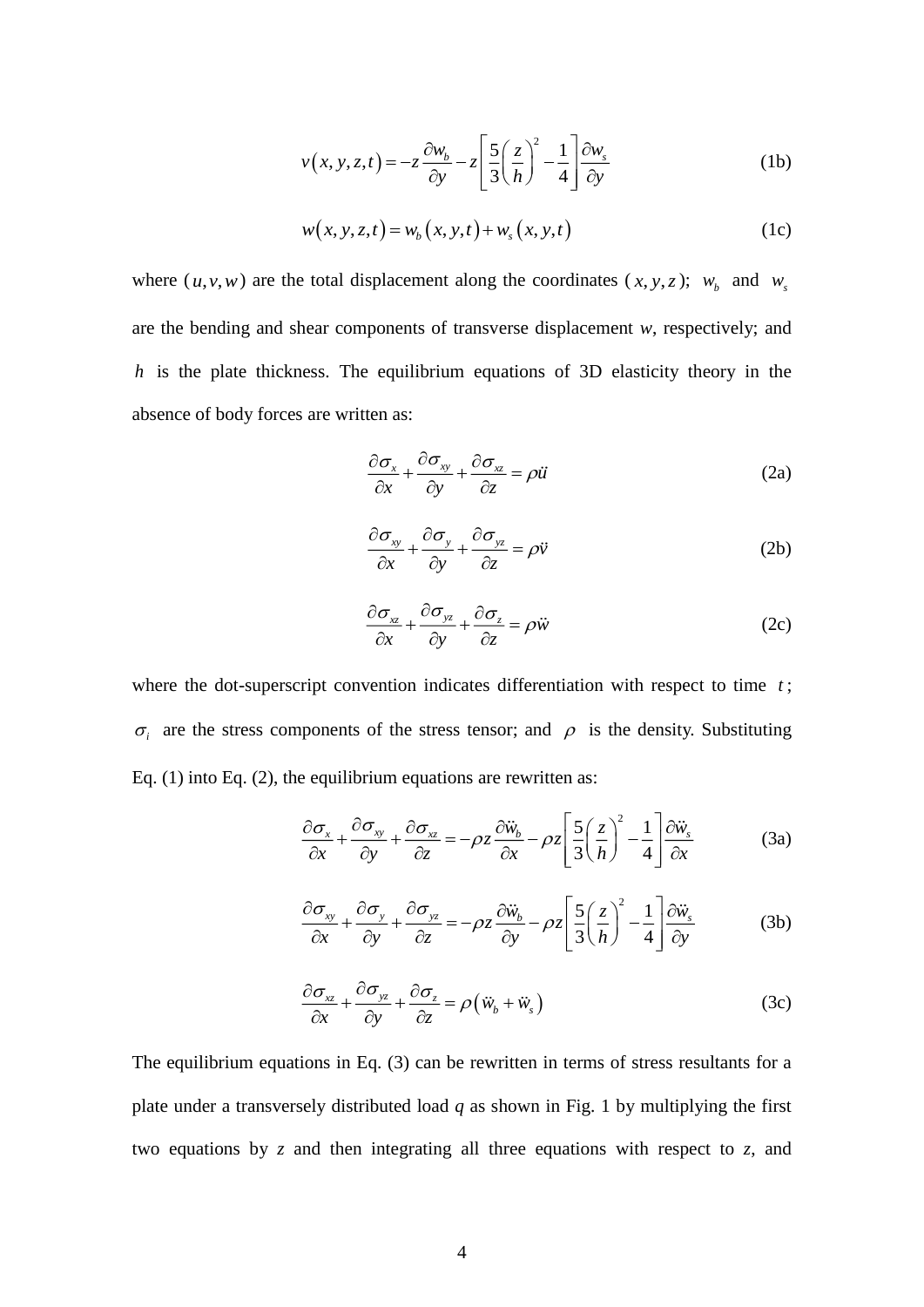applying several boundary conditions, i.e. the transverse shear stresses  $\sigma_{xz}$  and  $\sigma_{yz}$ equal to zero at  $z = \pm h/2$  and the normal stress through the thickness  $\sigma_z = 0$  at  $z = -h/2$  and  $\sigma_z = -q$  at  $z = h/2$ . The resulting equations are:

$$
\frac{\partial M_x}{\partial x} + \frac{\partial M_{xy}}{\partial y} - Q_x = -I_2 \frac{\partial \ddot{w}_b}{\partial x}
$$
 (4a)

$$
\frac{\partial M_{xy}}{\partial x} + \frac{\partial M_y}{\partial y} - Q_y = -I_2 \frac{\partial \ddot{w}_b}{\partial y}
$$
(4b)

$$
\frac{\partial Q_x}{\partial x} + \frac{\partial Q_y}{\partial y} + q = I_0 \left( \ddot{w}_b + \ddot{w}_s \right)
$$
(4c)

where the moments *M*, shear forces *Q* and mass inertias *I* are defined as

$$
M_x = \int_{-h/2}^{h/2} z \sigma_x dz
$$
 (5a)

$$
M_{y} = \int_{-h/2}^{h/2} z \sigma_{y} dz
$$
 (5b)

$$
M_{xy} = \int_{-h/2}^{h/2} z \sigma_{xy} dz
$$
 (5c)

$$
Q_{x} = \int_{-h/2}^{h/2} \sigma_{xz} dz
$$
 (6a)

$$
Q_{y} = \int_{-h/2}^{h/2} \sigma_{yz} dz
$$
 (6b)

$$
I_0 = \int_{-h/2}^{h/2} \rho dz \tag{7a}
$$

$$
I_2 = \int_{-h/2}^{h/2} \rho z^2 dz
$$
 (7b)

According to Shimpi [27], the moments and shear forces can be expressed in terms of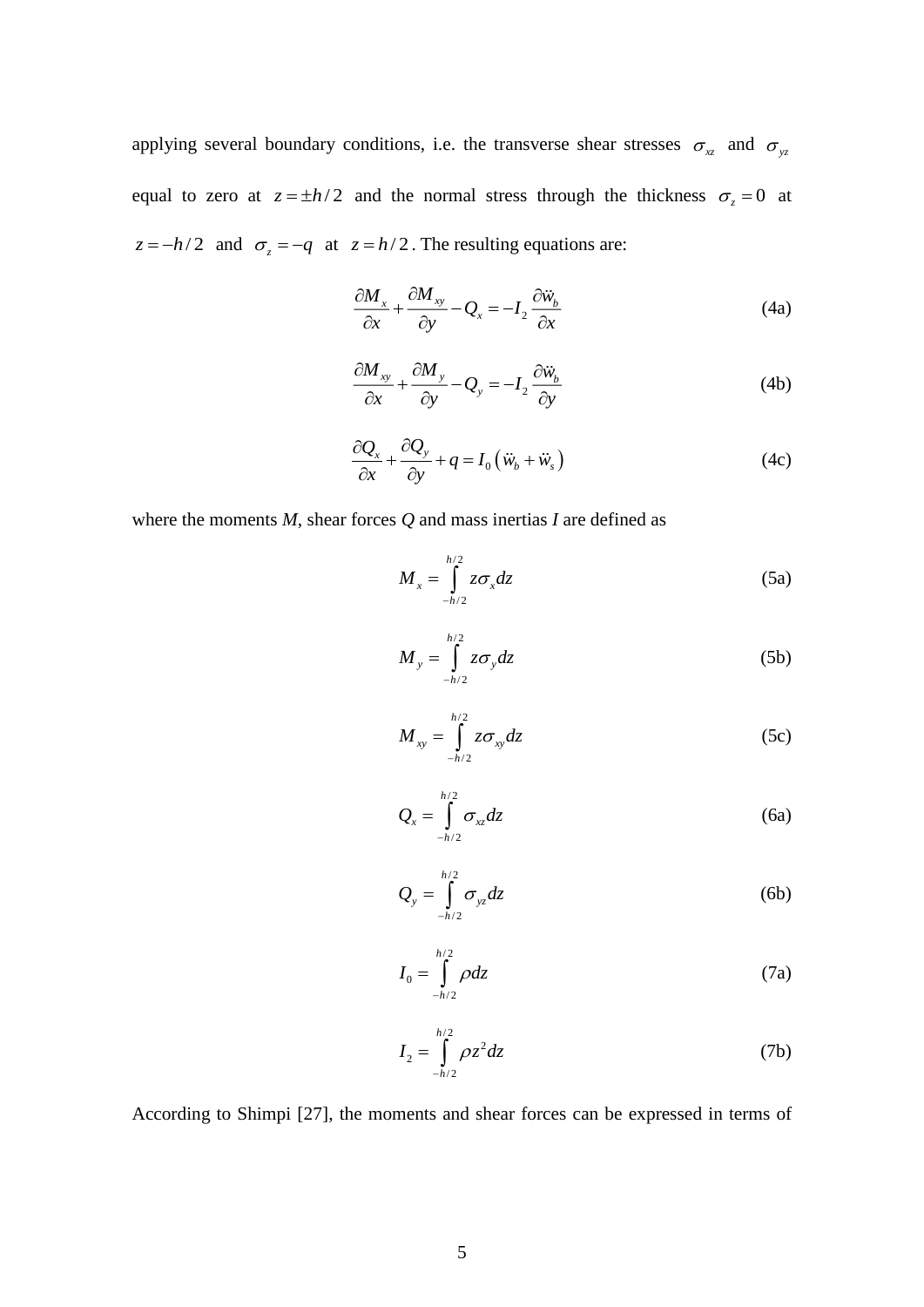the dependent unknowns  $(w_b, w_s)$  as

$$
M_x = -D\left(\frac{\partial^2 w_b}{\partial x^2} + v \frac{\partial^2 w_b}{\partial y^2}\right)
$$
 (8a)

$$
M_{y} = -D\left(\frac{\partial^2 w_b}{\partial y^2} + v \frac{\partial^2 w_b}{\partial x^2}\right)
$$
 (8b)

$$
M_{xy} = -D(1-\nu)\frac{\partial^2 w_b}{\partial x \partial y}
$$
 (8c)

$$
Q_x = A_s \frac{\partial w_s}{\partial x} \tag{9a}
$$

$$
Q_{y} = A_{s} \frac{\partial w_{s}}{\partial y}
$$
 (9b)

where

$$
D = \frac{Eh^3}{12(1 - v^2)} \text{ and } A_s = \frac{5Eh}{12(1 + v)}
$$
 (10)

where  $E$  and  $v$  are the Young's modulus and Poisson's ratio of isotropic materials, respectively. Substituting Eqs. (8) and (9) into Eq. (4a) or Eq. (4b), the relationship between the bending component  $w_b$  and shear component  $w_s$  is obtained as:

$$
w_s = \frac{I_2}{A_s} \ddot{w}_b - \frac{D}{A_s} \nabla^2 w_b \tag{11}
$$

where  $\nabla^2 = \frac{\partial^2}{\partial x^2} + \frac{\partial^2}{\partial y^2}$  $\alpha^2$   $\partial y^2$  $\nabla^2 = \frac{\partial^2}{\partial x^2} + \frac{\partial^2}{\partial y^2}$  $\partial x^2$   $\partial$ . The displacement field of the present theory can be obtained

by substituting Eq. (11) into Eq. (1):

$$
u(x, y, z, t) = -z \frac{\partial w_b}{\partial x} - z \left[ \frac{5}{3} \left( \frac{z}{h} \right)^2 - \frac{1}{4} \right] \left[ \frac{I_2}{A_s} \frac{\partial \ddot{w}_b}{\partial x} - \frac{D}{A_s} \nabla^2 \left( \frac{\partial w_b}{\partial x} \right) \right]
$$
(12a)

$$
v(x, y, z, t) = -z \frac{\partial w_b}{\partial y} - z \left[ \frac{5}{3} \left( \frac{z}{h} \right)^2 - \frac{1}{4} \right] \left[ \frac{I_2}{A_s} \frac{\partial \ddot{w}_b}{\partial y} - \frac{D}{A_s} \nabla^2 \left( \frac{\partial w_b}{\partial y} \right) \right]
$$
(12b)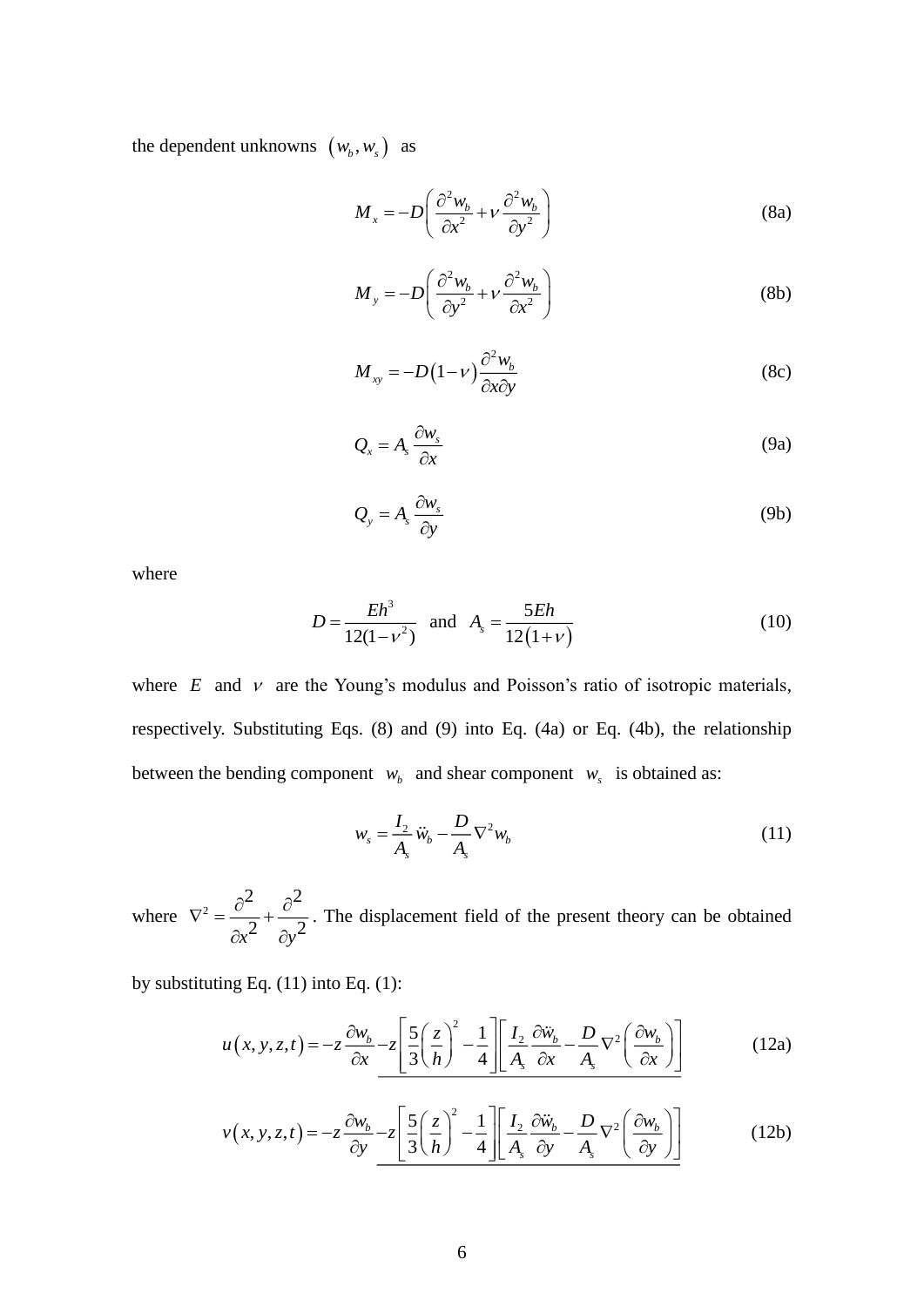$$
w(x, y, z, t) = w_b - \frac{D}{A_s} \nabla^2 w_b + \frac{I_2}{A_s} \ddot{w}_b
$$
 (12c)

It can be seen from Eq. (12) that the displacement field of the present theory involves only one unknown  $w_b$ . If the underlined terms in Eq. (12) are neglected, the present theory becomes the CPT.

#### **3. Governing equations of motion**

Substituting Eqs. (4a) and (4b) into Eq. (4c), the equations of motion of the present theory is obtained from the equilibrium equations of 3D elasticity theory as:

$$
\frac{\partial^2 M_x}{\partial x^2} + 2 \frac{\partial^2 M_{xy}}{\partial x \partial y} + \frac{\partial^2 M_y}{\partial y^2} + q = I_0 \left( \ddot{w}_b + \ddot{w}_s \right) - I_2 \nabla^2 \ddot{w}_b \tag{13}
$$

Eq. (13) can be expressed in terms of the displacement  $w_b$  by substituting Eqs. (8) and (11) into Eq. (13):

$$
-D\nabla^4 w_b + q = I_0 \ddot{w}_b - \left(I_2 + \frac{I_0 D}{A_s}\right) \nabla^2 \ddot{w}_b + \frac{I_0 I_2}{A_s} \dddot{w}_b \tag{14}
$$

where  $\nabla^4 = \frac{\partial^4}{\partial 4} + 2 \frac{\partial^4}{\partial 4} + \frac{\partial^4}{\partial 4}$  $\sqrt{x^4} + 2 \frac{1}{\partial x^2 \partial y^2} + \frac{1}{\partial y^4}$  $\nabla^4 = \frac{\partial^4}{\partial \overline{\partial}^4} + 2 \frac{\partial^4}{\partial \overline{\partial}^4} + \frac{\partial^3}{\partial \overline{\partial}^5}$  $\partial x^+$   $\partial x^2 \partial y^2$   $\partial$ . For a static analysis, Eq. (14) was simplified as:

$$
D\nabla^4 w_b = q \tag{15}
$$

Eq. (15) is similar to the governing equation of the CPT. The only difference is that the governing equation of the present theory involves the bending component  $w_b$  of the transverse displacement instead of the total transverse displacement *w* as in the case of the CPT. The boundary conditions of the present theory are in a similar form as the CPT as [27]:

For free edges: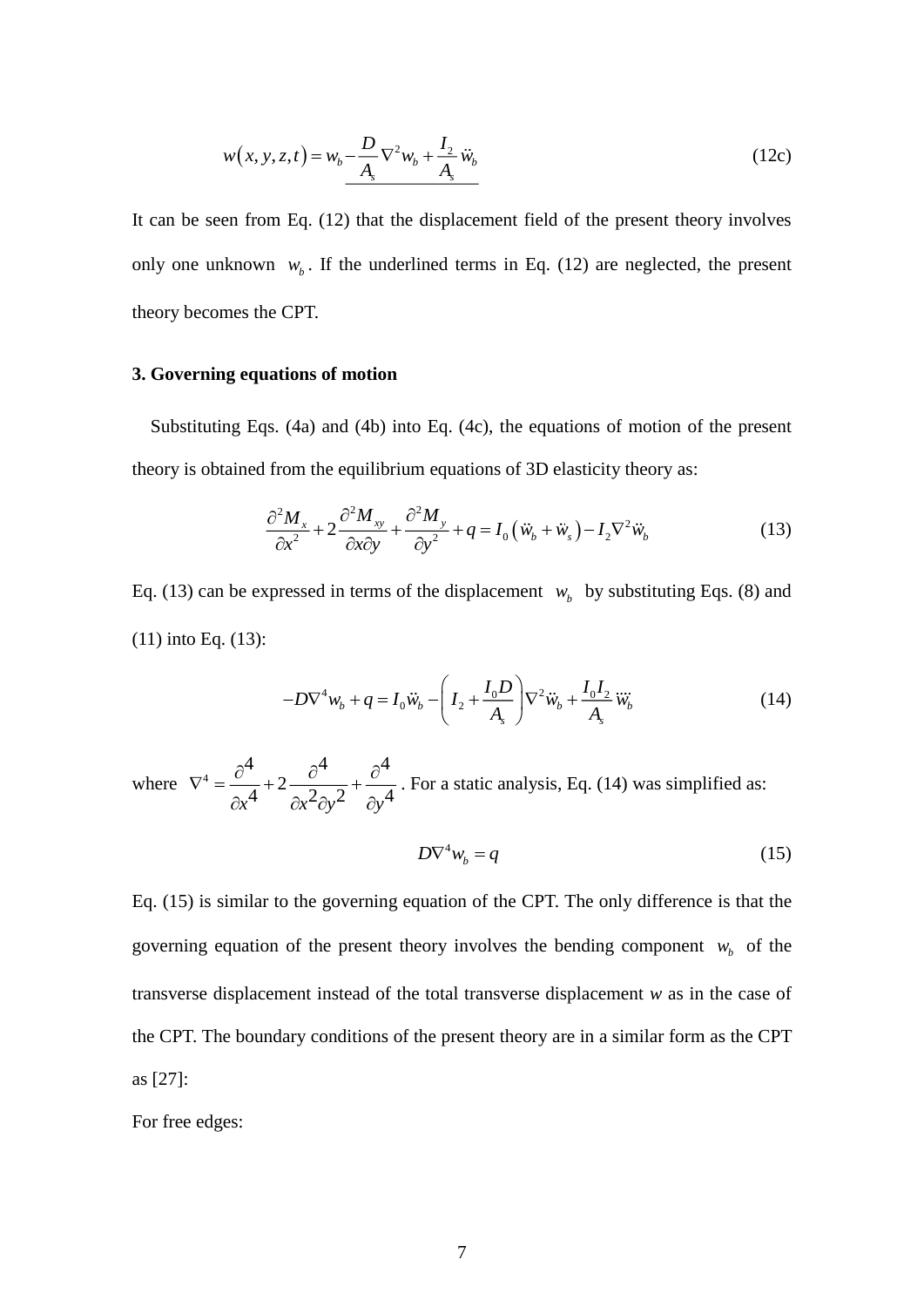$$
M_x = 0
$$
 and  $V_x = Q_x + \frac{\partial M_{xy}}{\partial y} = 0$  on the edges  $x = 0, a$  (16a)

$$
M_y = 0
$$
 and  $V_y = Q_y + \frac{\partial M_{xy}}{\partial x} = 0$  on the edges  $y = 0, b$  (16b)

For simply supported edges:

 $w = 0$  and  $M_x = 0$  on the edges  $x = 0, a$ (17a)

$$
w = 0 \text{ and } M_y = 0 \text{ on the edges } y = 0, b \tag{17b}
$$

For clamped edges, there are two possible types of clamped boundary conditions as mentioned in [27]:

$$
w=0
$$
 and  $\frac{\partial w}{\partial x} = 0$  on the edges  $x = 0, a$  (18a)

$$
w=0
$$
 and  $\frac{\partial w}{\partial y} = 0$  on the edges  $y = 0, b$  (18b)

or

$$
w = 0
$$
 and  $\frac{\partial u}{\partial z}\Big|_{z=0} = 0$  on the edges  $x = 0, a$  (19a)

$$
w = 0
$$
 and  $\frac{\partial v}{\partial z}\Big|_{z=0} = 0$  on the edges  $y = 0, b$  (19b)

## **4. Analytical solutions**

#### *4.1. Navier-type plates*

Consider a Navier-type plate subjected to a transverse load *q* as shown in [Fig. 1.](#page-30-0) The expansion of  $w_b$  which satisfies the simply supported boundary conditions of the Navier-type plate was selected as follows:

$$
w_b(x, y, t) = \sum_{m=1}^{\infty} \sum_{n=1}^{\infty} W_{bmn} e^{i\omega t} \sin \alpha x \sin \beta y
$$
 (20)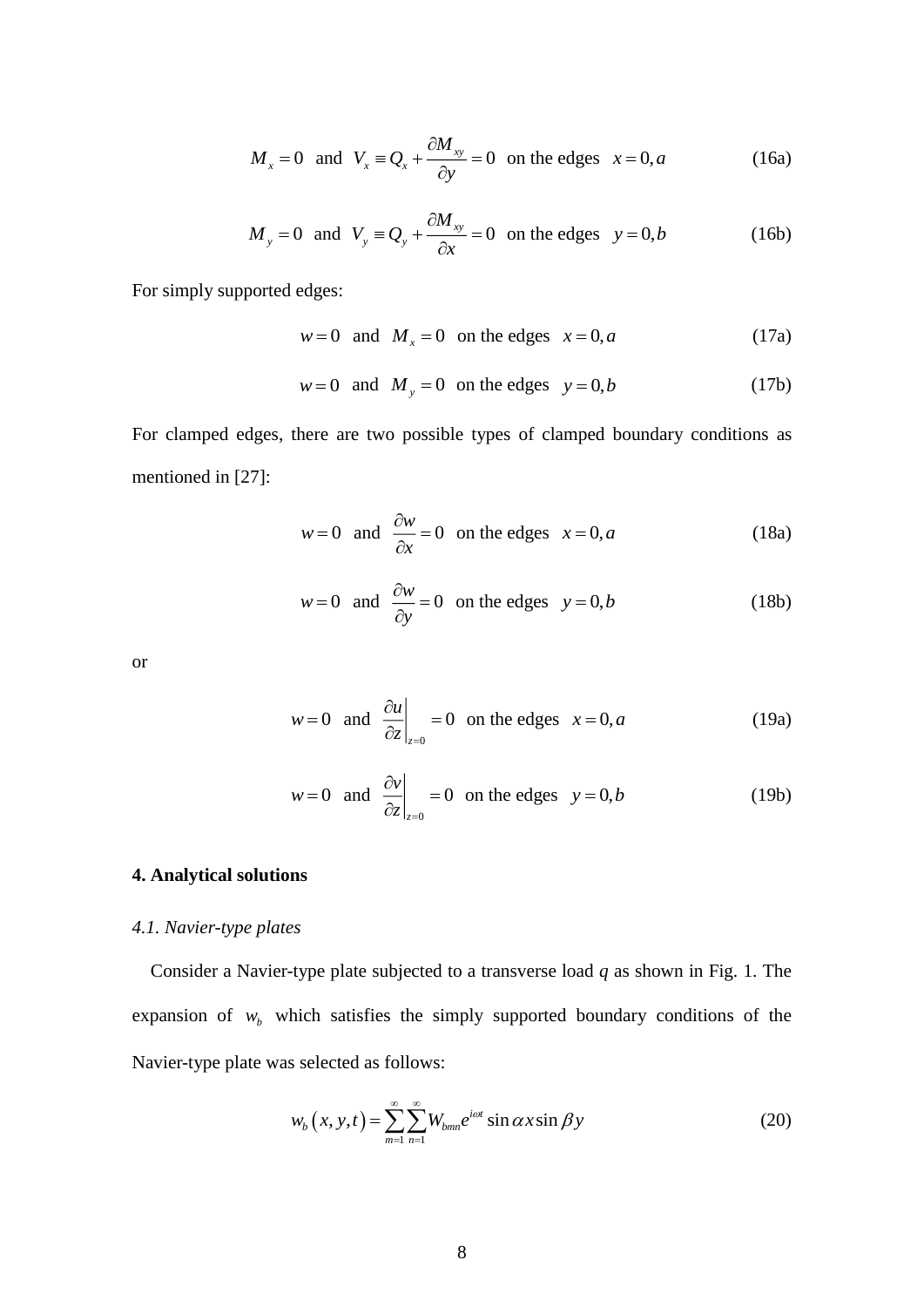where  $\alpha = m\pi/a$ ;  $\beta = n\pi/b$ ;  $\omega$  is the natural frequency; and  $W_{bm}$  are coefficients. The transversely distributed load *q* can be also expressed as:

$$
q(x, y) = \sum_{m=1}^{\infty} \sum_{n=1}^{\infty} Q_{mn} \sin \alpha x \sin \beta y
$$
 (21)

where

$$
Q_{mn} = \frac{4}{ab} \int_0^a \int_0^b q(x, y) \sin \alpha x \sin \beta y dx dy = \begin{cases} q_0 \text{ for sinusoidally distributed load} \\ \frac{16q_0}{mn\pi^2} \text{ for uniformly distributed load} \end{cases}
$$
 (22)

Substituting Eqs. (20) and (21) into Eq. (14), the following equation is obtained

$$
\left\{ D(\alpha^2 + \beta^2)^2 - \omega^2 \left[ I_0 + \left( I_2 + \frac{I_0 D}{A_s} \right) (\alpha^2 + \beta^2) \right] + \frac{I_0 I_2}{A_s} \omega^4 \right\} W_{bm} = Q_{mn}
$$
 (23)

For a static analysis ( $\omega = 0$ ), the analytical solution of the bending component  $w_b$  is obtained as:

$$
w_b = \sum_{m=1}^{\infty} \sum_{n=1}^{\infty} \frac{Q_{mn}}{D(\alpha^2 + \beta^2)^2} \sin \alpha x \sin \beta y
$$
 (24)

The closed-form solutions for the deflections  $w$ , stresses  $\sigma$ , bending moments *M* and shear forces Q are subsequently obtained based on  $w_b$  as follows:

$$
w = \sum_{m=1}^{\infty} \sum_{n=1}^{\infty} \left[ 1 + \frac{D}{A_s} \left( \alpha^2 + \beta^2 \right) \right] \frac{Q_{mn}}{D \left( \alpha^2 + \beta^2 \right)^2} \sin \alpha x \sin \beta y \tag{25}
$$

$$
\sigma_x = \frac{Ez}{1 - v^2} \sum_{m=1}^{\infty} \sum_{n=1}^{\infty} \left[ 1 + \frac{D}{A_s} \left( \alpha^2 + \beta^2 \right) \left( \frac{5z^2}{3h^2} - \frac{1}{4} \right) \right] \frac{\left( \alpha^2 + v\beta^2 \right) Q_{mn}}{D \left( \alpha^2 + \beta^2 \right)^2} \sin \alpha x \sin \beta y \quad (26a)
$$

$$
\sigma_y = \frac{Ez}{1 - v^2} \sum_{m=1}^{\infty} \sum_{n=1}^{\infty} \left[ 1 + \frac{D}{A_s} \left( \alpha^2 + \beta^2 \right) \left( \frac{5z^2}{3h^2} - \frac{1}{4} \right) \right] \frac{\left( v \alpha^2 + \beta^2 \right) Q_{mn}}{D \left( \alpha^2 + \beta^2 \right)^2} \sin \alpha x \sin \beta y \quad (26b)
$$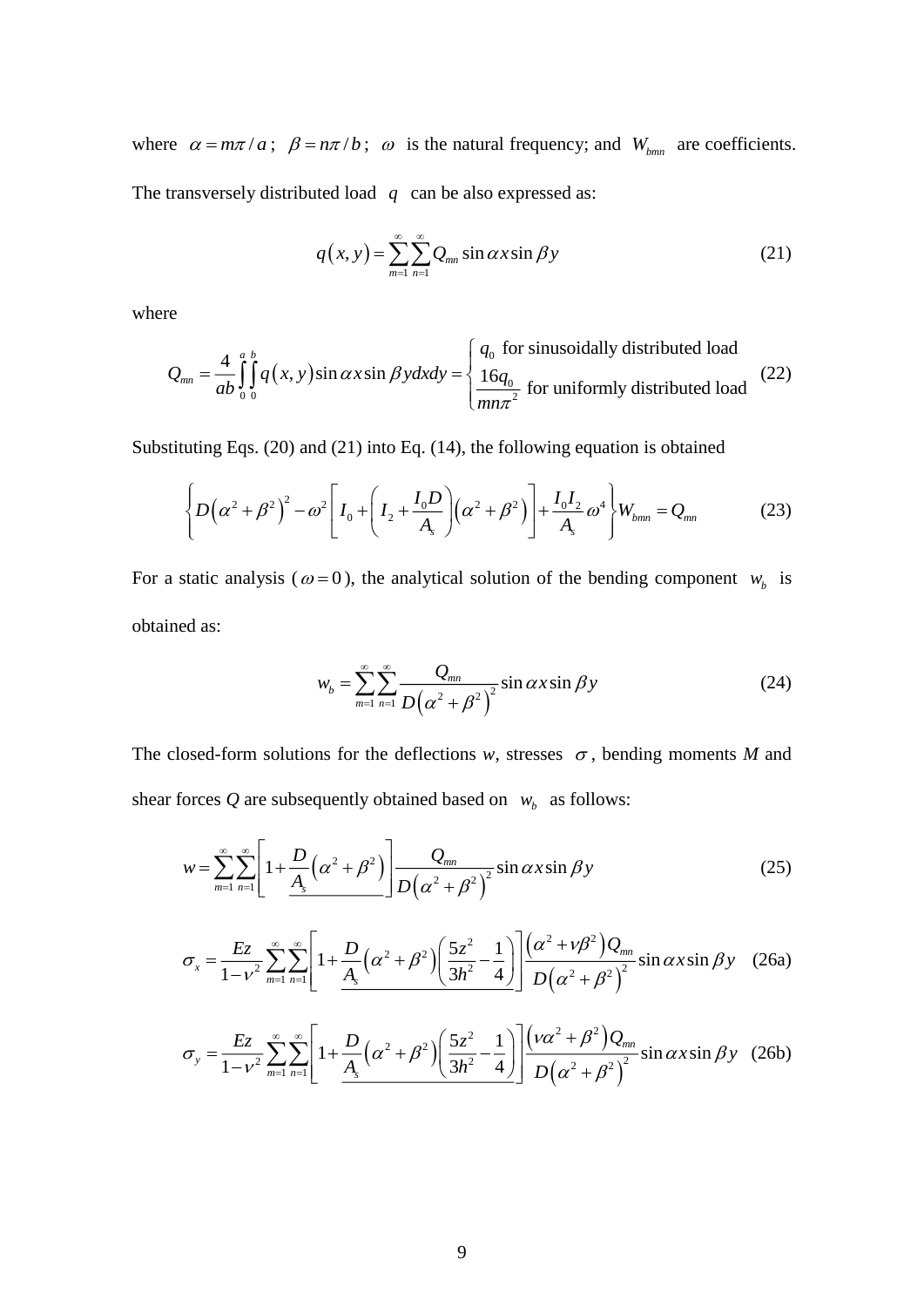$$
\sigma_{xy} = \frac{Ez}{1+\nu} \sum_{m=1}^{\infty} \sum_{n=1}^{\infty} \left[ 1 + \frac{D}{A_s} \left( \alpha^2 + \beta^2 \right) \left( \frac{5z^2}{3h^2} - \frac{1}{4} \right) \right] \frac{\alpha \beta Q_{mn}}{D \left( \alpha^2 + \beta^2 \right)^2} \cos \alpha x \cos \beta y \tag{26c}
$$

$$
\sigma_{xz} = \frac{6}{h} \left( \frac{1}{4} - \frac{z^2}{h^2} \right) \sum_{m=1}^{\infty} \sum_{n=1}^{\infty} \frac{\alpha Q_{mn}}{\alpha^2 + \beta^2} \cos \alpha x \sin \beta y \tag{26d}
$$

$$
\sigma_{yz} = \frac{6}{h} \left( \frac{1}{4} - \frac{z^2}{h^2} \right) \sum_{m=1}^{\infty} \sum_{n=1}^{\infty} \frac{\beta Q_{mn}}{\alpha^2 + \beta^2} \sin \alpha x \cos \beta y \tag{26e}
$$

$$
M_{x} = \sum_{m=1}^{\infty} \sum_{n=1}^{\infty} \frac{\left(\alpha^{2} + v\beta^{2}\right)Q_{mn}}{\left(\alpha^{2} + \beta^{2}\right)^{2}} \sin \alpha x \sin \beta y
$$
 (27a)

$$
M_{y} = \sum_{m=1}^{\infty} \sum_{n=1}^{\infty} \frac{\left(\nu \alpha^{2} + \beta^{2}\right) Q_{mn}}{\left(\alpha^{2} + \beta^{2}\right)^{2}} \sin \alpha x \sin \beta y
$$
 (27b)

$$
M_{xy} = -(1 - v) \sum_{m=1}^{\infty} \sum_{n=1}^{\infty} \frac{\alpha \beta Q_{mn}}{(\alpha^2 + \beta^2)^2} \cos \alpha x \cos \beta y
$$
 (27c)

$$
Q_x = \sum_{m=1}^{\infty} \sum_{n=1}^{\infty} \frac{\alpha Q_{mn}}{\alpha^2 + \beta^2} \cos \alpha x \sin \beta y
$$
 (28a)

$$
Q_{y} = \sum_{m=1}^{\infty} \sum_{n=1}^{\infty} \frac{\beta Q_{mn}}{\alpha^2 + \beta^2} \sin \alpha x \cos \beta y
$$
 (28b)

 $(\alpha^2 + \beta^2)$  $\frac{32}{3h^2}$ <br>  $\frac{\alpha Q_{mn}}{x^2 + \beta^2} \cos \alpha x$ <br>  $\frac{\beta Q_{mn}}{x^2 + \beta^2} \sin \alpha x$ <br>  $\frac{\beta Q_{mn}}{x^2 + \beta^2} \sin \alpha x \sin \beta$ <br>  $\frac{2_{mn}}{x^2} \sin \alpha x \sin \beta$ <br>  $\frac{\beta Q_{mn}}{x^2 + \beta^2} \cos \alpha x$ <br>  $\frac{\beta Q_{mn}}{x^2 + \beta^2} \cos \alpha x$ <br>  $\frac{\beta Q_{mn}}{x^2 + \beta^2} \cos \alpha x$ <br>  $\frac$ It should be noted that the CPT does not account for the underlined terms in Eqs. (25) and (26). For a free vibration analysis ( $q = 0$ ), the analytical solution for the natural frequency  $\omega$  is obtained from in Eq. (23) as:

$$
\omega^2 = \frac{I_0 + (I_2 + \frac{I_0 D}{A_s})(\alpha^2 + \beta^2) - \sqrt{\left[I_0 + (I_2 + \frac{I_0 D}{A_s})(\alpha^2 + \beta^2)\right]^2 - 4\frac{I_0 I_2 D}{A_s}(\alpha^2 + \beta^2)^2}}{2I_0 I_2 / A_s}
$$
(29)

If the time derivative term in Eq. (11) is neglected, the natural frequency of a simply supported plate is simplified as: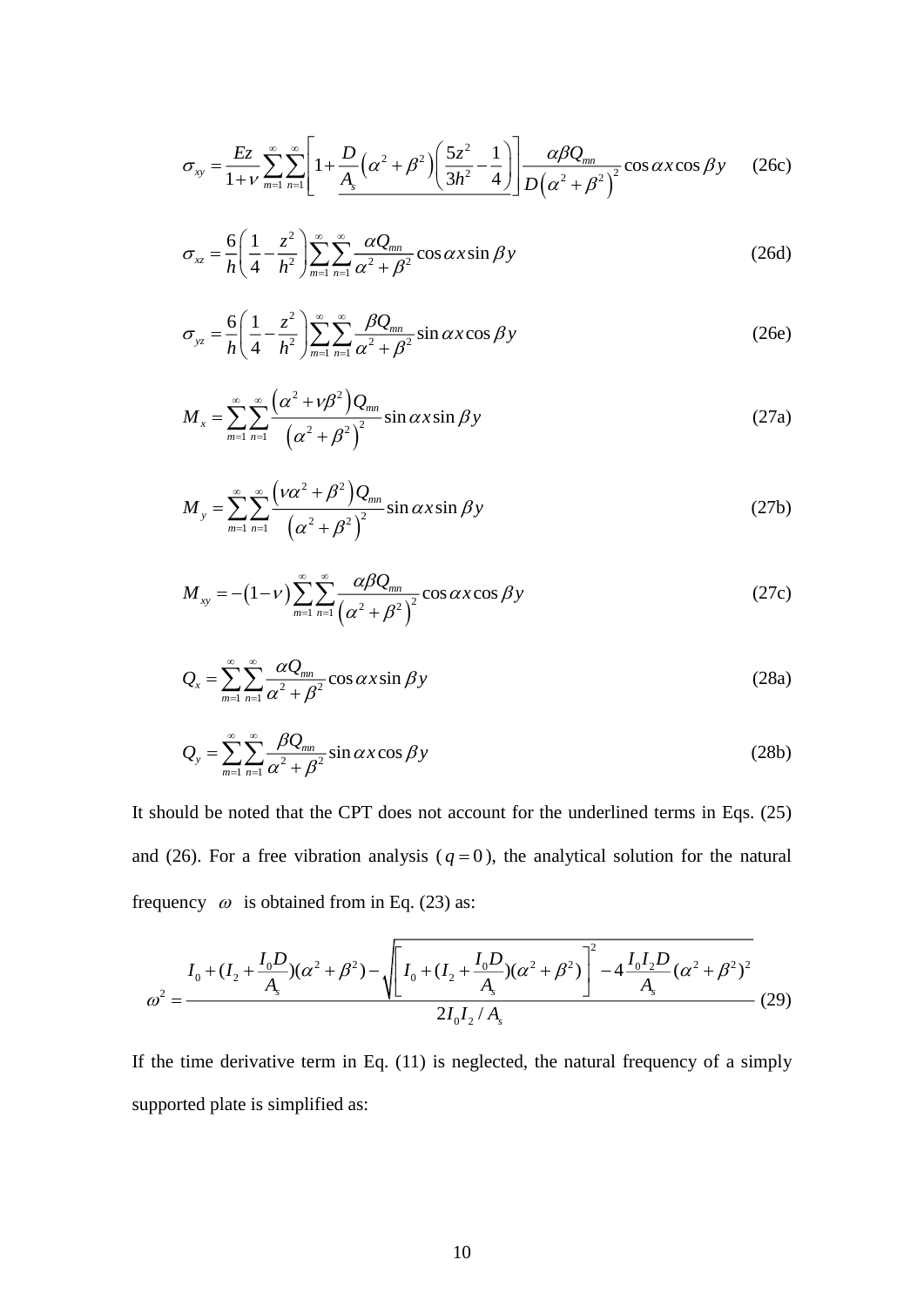$$
\omega^2 = \frac{D(\alpha^2 + \beta^2)^2}{I_0 + I_2(\alpha^2 + \beta^2) + \frac{I_0 D}{A_s}(\alpha^2 + \beta^2)}
$$
(30)

If the underlined shear deformation term in Eq. (30) is neglected, the natural frequency of the present theory yields the frequency obtained from the CPT. [Fig. 2](#page-30-1) illustrates the comparison between the nondimensional fundamental frequencies  $\bar{\omega} = \omega a^2 \sqrt{\rho h/D}$ predicted by CPT (using Eq. (30) without the underline term), FSDT given by Thai et al. [28] and the present theory with the exact and simplified formulations. It can be observed that the difference in the frequencies predicted by the exact and simplified formulations in Eqs. (29) and (30) is negligible, and the predictions of the present theory are close to those predicted by the FSDT [28].

#### *4.2. Levy-type plates*

Consider a rectangular plate with simply supported boundary conditions at the edges  $x = 0, a$  and arbitrary boundary conditions at the remaining edges  $y = 0, b$ . The following expansion of  $w_b$  was chosen to satisfy the boundary conditions of the Levytype plate as follows:

$$
w_b(x, y, t) = \sum_{m=1}^{\infty} W_{bm}(y) e^{i\omega t} \sin \alpha x \tag{31}
$$

The applied load  $q$  can be expressed as:

$$
q(x, y) = \sum_{m=1}^{\infty} Q_m(y) \sin \alpha x \tag{32}
$$

where

$$
Q_m(y) = \frac{2}{a} \int_0^a q(x, y) \sin \alpha x dx = \begin{cases} q_0 \text{ for sinusoidally distributed load} \\ \frac{4q_0}{m\pi} \text{ for uniformly distributed load} \end{cases}
$$
(33)

Substituting Eqs. (31) and (32) into the governing equations of motion Eq. (14), the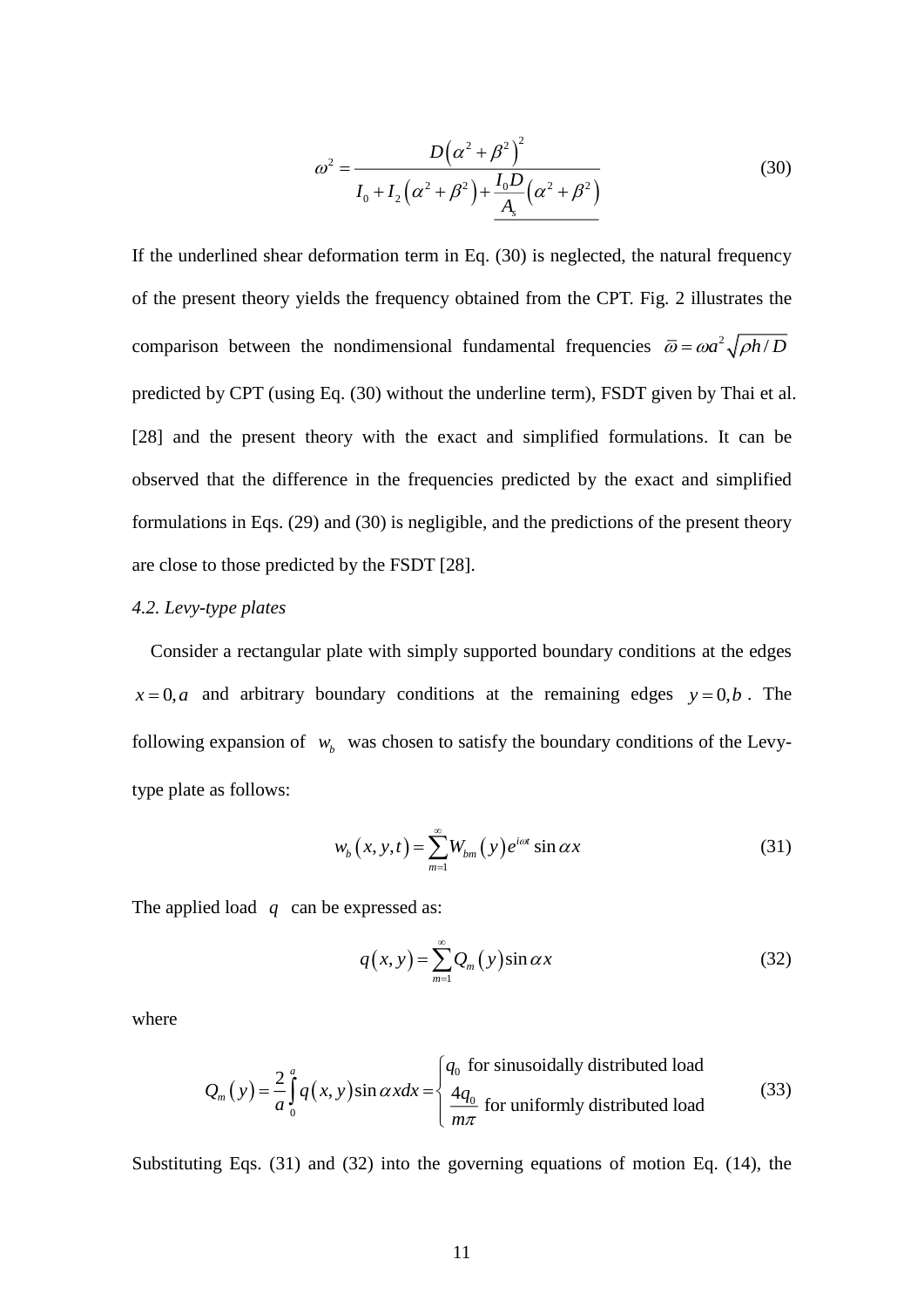following equation is obtained:

$$
W_{bm}^{\prime\prime\prime} = C_1 W_{bm} + C_2 W_{bm}^{\prime\prime} + Q_m / D \tag{34}
$$

where the prime notations denote the derivatives with respect to *y* and the coefficients  $C_i$  are define by:

$$
C_1 = \frac{I_0}{D}\omega^2 + \left(\frac{I_2}{D} + \frac{I_0}{A_s}\right)\alpha^2\omega^2 - \frac{I_0I_2}{DA_s}\omega^4 - \alpha^4, C_2 = 2\alpha^2 - \left(\frac{I_2}{D} + \frac{I_0}{A_s}\right)\omega^2
$$
(35)

For a static analysis  $(\omega = 0)$ , the governing equations of the present theory are similar to those of the CPT as in Eq. (15). Therefore, the analytical solution of Eq. (34) is obtained as:

$$
W_{bm}(y) = (A_m + B_m y) \cosh \alpha y + (C_m + D_m y) \sinh \alpha y + \frac{Q_m}{D \alpha^4}
$$
 (36)

where the constants  $(A_m, B_m, C_m, D_m)$  can be obtained using boundary conditions at the edges  $y = 0, b$ . Substituting the stress resultants (*M* and *Q*) and deflection *w* into Eqs. (16)-(19), the boundary conditions at the edges  $y=0,b$  can be rewritten in terms of *Wbm* as

Free (F):

$$
D(\nu \alpha^2 W_{bm} - W_{bm}^{\prime\prime}) = 0 \tag{37a}
$$

$$
\[D(2-\nu)\alpha^2 - I_2\omega^2\]W_{bm} - DW_{bm}^m = 0 \tag{37b}
$$

Simply supported (S):

$$
\left(1 + \frac{D}{A_s} \alpha^2 - \frac{I_2}{A_s} \omega^2\right) W_{bm} - \frac{D}{A_s} W_{bm}'' = 0
$$
\n(38a)

$$
D\left(\nu\alpha^2 W_{bm} - W_{bm}''\right) = 0\tag{38b}
$$

Clamped (C):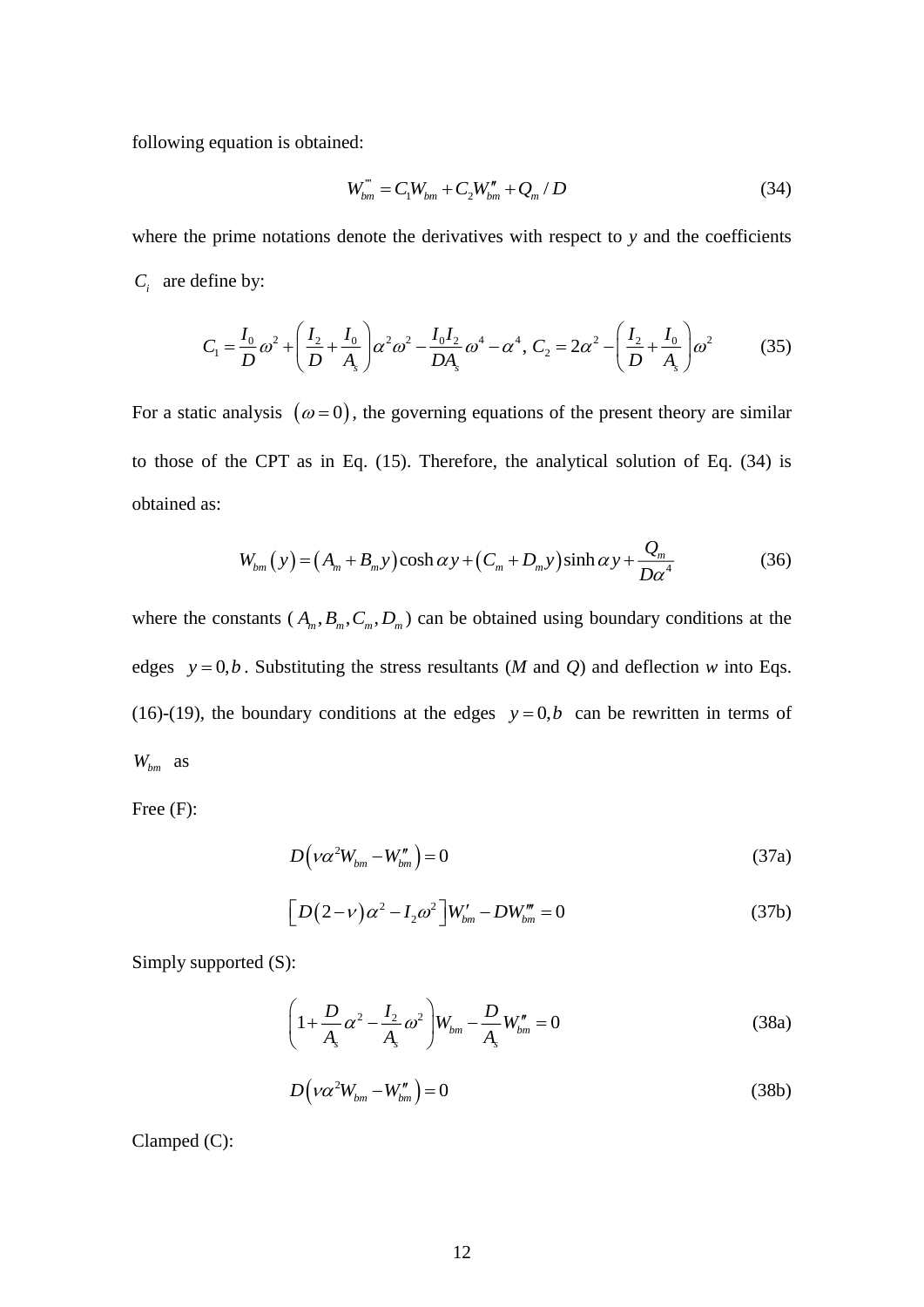$$
\left(1 + \frac{D}{A_s} \alpha^2 - \frac{I_2}{A_s} \omega^2\right) W_{bm} - \frac{D}{A_s} W_{bm}'' = 0
$$
\n(39a)

$$
\left(1 + \frac{D}{A_s} \alpha^2 - \frac{I_2}{A_s} \omega^2\right) W_{bm}^{\prime} - \frac{D}{A_s} W_{bm}^{\prime\prime\prime} = 0
$$
\n(39b)

or

$$
\left(1 + \frac{D}{A_s} \alpha^2 - \frac{I_2}{A_s} \omega^2\right) W_{bm} - \frac{D}{A_s} W_{bm}'' = 0
$$
\n(40a)

$$
\left(-1+\frac{D}{4A_s}\alpha^2-\frac{I_2}{4A_s}\omega^2\right)W_{bm}'-\frac{D}{4A_s}W_{bm}'''=0
$$
\n(40b)

For a free vibration analysis  $(q=0)$ , the state-space approach can be used to solve Eq. (34) for the natural frequency. More details on the application of this approach can be found in Refs. [29-32].

#### **5. Numerical examples**

A number of examples were presented in this section to illustrate the accuracy and efficiency of the present theory and its analytical solutions. The bending response and natural frequency predicted by the present one unknown shear deformation theory were compared with available results predicted by 3D elasticity theory and well-known plate theories such as the CPT, FSDT and TSDT. It should be noted that the CPT has only a single unknown as in the case of the present theory, whilst the FSDT and TSDT involve three unknowns. In addition, the numerical solutions generated in this study using the shell element S4R of the commercial finite element software ABAQUS [33] were also used for validation. S4R is a robust quadrilateral 4-node element with reduced integration which is applicable for both thin and thick plate/shell structures. Based on a convergence study, the mesh sizes of  $40\times40$  and  $40\times80$  were respectively selected for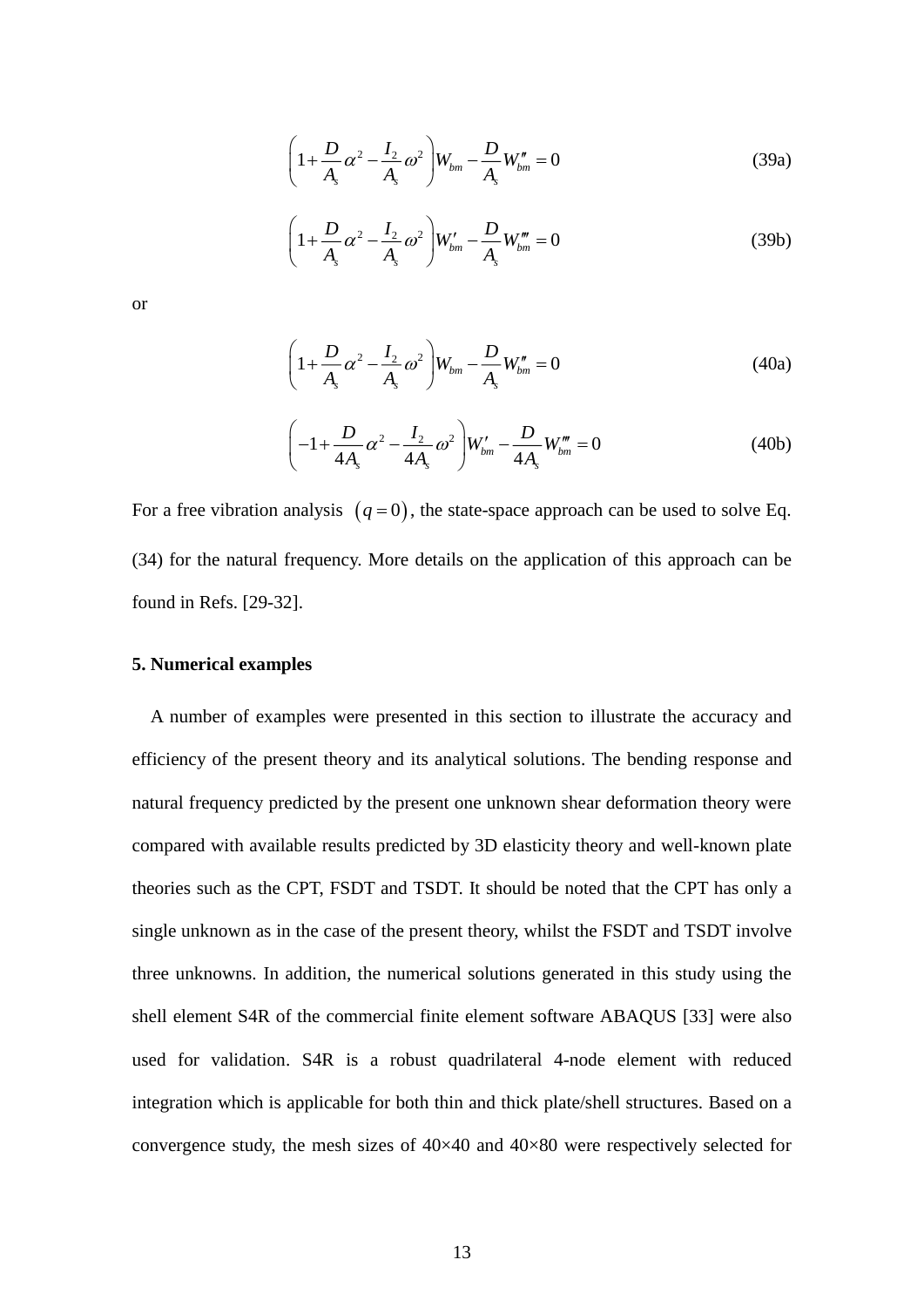the number of element along the edges of square plates and rectangular plates with aspect ratios of 2.0.

### *5.1. Bending analysis*

The first bending example aims to validate the present theory for Navier-type plates. Three values for the length-to-thickness ratio *a*/*h* of 5, 10 (corresponding to thick and moderately thick plates) and 100 (corresponding to thin plates) were taken into account. The obtained predictions were compared with available results reported by Reddy [34] using the CPT, FSDT, and TSDT in [Table 1](#page-25-0) in which the normalized quantities were defined as follows:

$$
\overline{\sigma}_i = \frac{h^2}{qa^2} \sigma_i \left( \frac{a}{2}, \frac{b}{2}, \frac{h}{2} \right), (i = x, y)
$$
  
\n
$$
\overline{\sigma}_{xy} = \frac{h^2}{qa^2} \sigma_{xy} \left( 0, 0, \frac{h}{2} \right)
$$
  
\n
$$
\overline{\sigma}_{yz} = \frac{h}{qa} \sigma_{yz} \left( \frac{a}{2}, 0, 0 \right)
$$
  
\n
$$
\overline{\sigma}_{xz} = \frac{h}{qa} \sigma_{xz} \left( 0, \frac{b}{2}, 0 \right)
$$
  
\n
$$
\overline{w} = \frac{Eh^3}{qa^4} w \left( \frac{a}{2}, \frac{b}{2} \right)
$$
\n(41)

The obtained predictions were calculated using up to 19 terms in the series as performed by Reddy [34]. It should be noted that the values of the transverse shear stresses given by Reddy [34] were based on integrating the equilibrium equations of 3D elasticity theory with respect to the thickness coordinate as

$$
\sigma_{xz} = -\int_{-h/2}^{z} \left( \frac{\partial \sigma_x}{\partial x} + \frac{\partial \sigma_{xy}}{\partial y} \right) dz
$$
 (42a)

$$
\sigma_{yz} = -\int_{-h/2}^{z} \left( \frac{\partial \sigma_{xy}}{\partial x} + \frac{\partial \sigma_{y}}{\partial y} \right) dz
$$
 (42b)

It can be observed from [Table 1](#page-25-0) that the deflections and in-plane stresses obtained by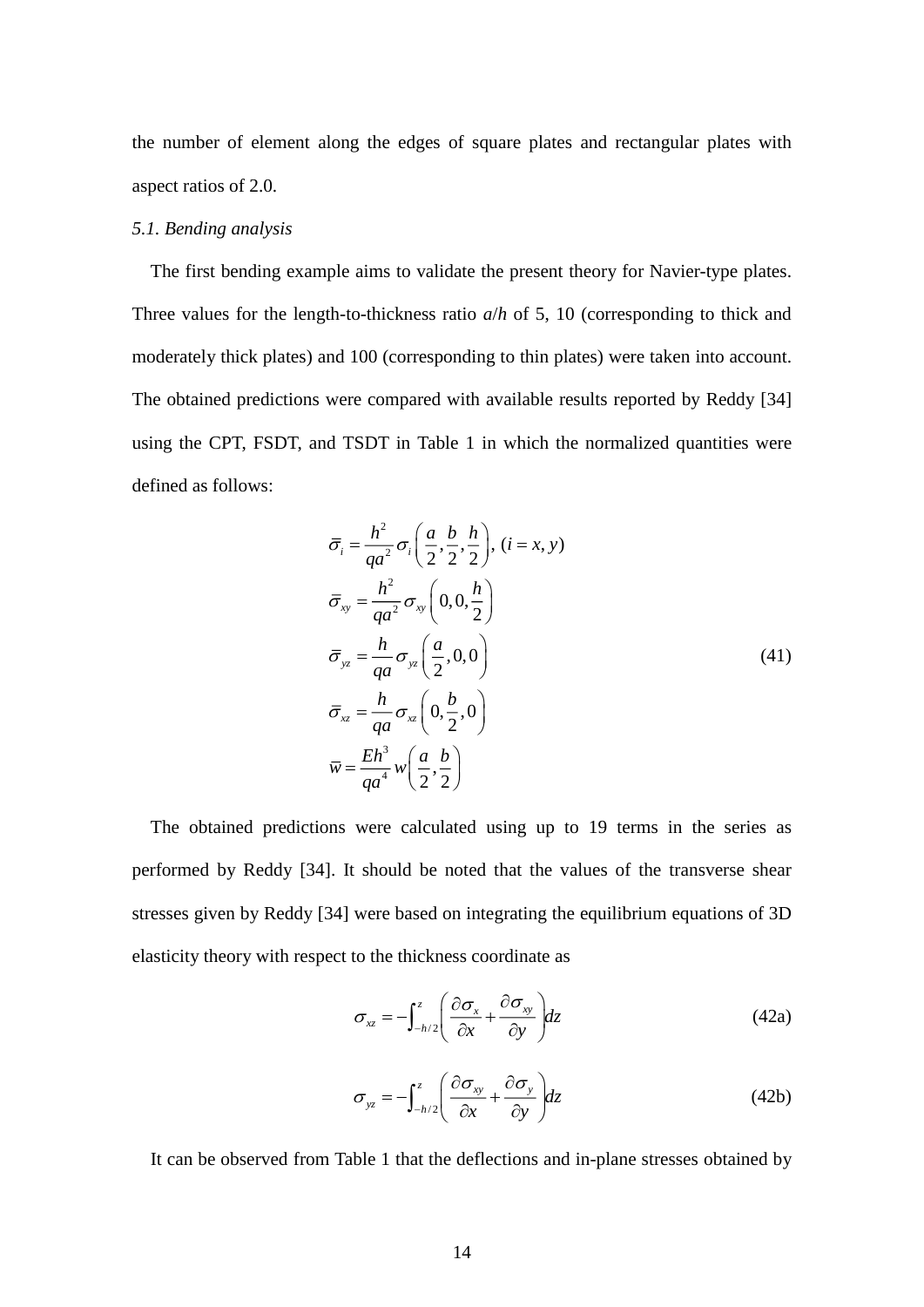the present theory agree well with those predicted by the FSDT and TSDT. Since the shear deformation effects were included in the present theory, FSDT and TSDT, their predictions are similar each other and agree well with the finite element solutions of ABAQUS. On the contrary, the CPT underestimates deflections of thick plates because of ignoring shear deformation effects. For example, for thick plates with  $a/h = 5$ , the CPT underestimates the deflections by 17.10% and 11.38% for square and rectangular plates, respectively. It is also seen from [Table 1](#page-25-0) that the transverse shear stresses obtained from the present theory are identical with those predicted by the CPT and FSDT. As stated by Reddy [34], both CPT and FSDT give more accurate predictions of the transverse shear stresses than the TSDT when the stress equilibrium equations of 3D elasticity theory are used. It is also noted that the present theory has only one unknown as in the CPT, whilst both FSDT and TSDT involves three unknowns. Although the CPT can give the same accuracy in predicting the transverse shear stress as in the case of the present theory, it was based on an indirect and lengthy process through the use of equilibrium equations in Eq. (42). In contrast to the CPT, the present theory predicts the transverse shear stresses in a direct manner through the use of constitutive relations in Eqs. (26d) and (26e). It should be noted that the transverse shear stresses predicted by the CPT using constitutive relations are always equal to zero. A comparison of the variation of  $\overline{w}$  with respect to  $a/h$  was also plotted in [Fig. 3](#page-31-0) for square plates. Again, an excellent agreement between the results generated by the present theory, TSDT and ABAQUS was observed.

To further illustrate the accuracy of the present theory in predicting the transverse shear stresses, [Fig. 4](#page-31-1) compared the distribution of the transverse shear stress predicted by the present theory with that given by Auricchio and Sacco [35] based on the exact 3D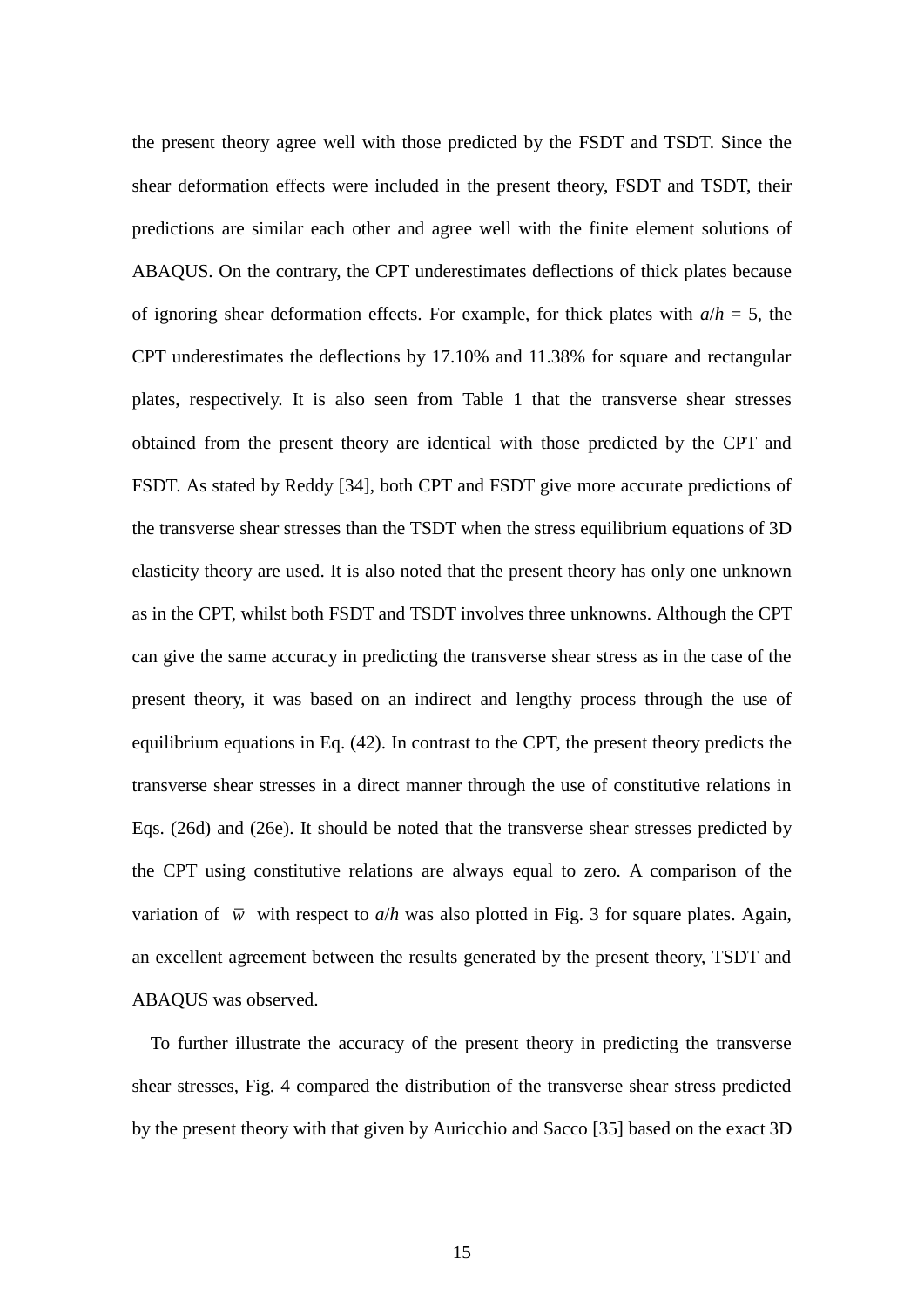elasticity solutions derived by Pagano [36]. For the plate strip under a sinusoidal load,

the transverse shear stress given in Eq. (26d) was simplified as 2 2  $6qa \nvert 1$  $\frac{1}{x}$   $\pi h$   $\left(4\right)$ *qa*  $\begin{pmatrix} 1 & z \end{pmatrix}$  $\sigma_{xz} = \frac{1}{\pi h} \left( \frac{1}{4} - \frac{1}{h} \right)$ π  $\left(1-z^2\right)$  $=\frac{6qa}{\pi h}\left(\frac{1}{4}-\frac{z}{h^2}\right)$ . It

can be seen from [Fig. 4](#page-31-1) that the obtained prediction agrees well with the exact 3D solutions. This is expected since the present theory was based on equilibrium considerations.

The next bending example aims to verify the present theory for Levy-type plates. [Table 2](#page-26-0) compared the nondimensional deflection at the centre of Levy-type plates under uniformly distributed loads. The aspect ratio is taken as 2.0, whilst the nondimensional deflection is defined as  $\hat{w} = \frac{1604}{x^4}$  $\hat{\mathbf{v}} = \frac{100}{\pi}$  $\hat{w} = \frac{100D}{4}w$ *qa*  $=\frac{100B}{4}w$  with  $(1 - v^2)$ 3  $12(1-\nu^2)$  $D = \frac{Eh}{\sqrt{2}}$ V  $=\frac{1}{12(1-1)}$ . Four values of *a*/*h* of 5, 10

(corresponding to thick and moderately thick plates), 25 and 1000 (corresponding to thin plates) were considered. For the plates involving the clamped boundary conditions (CC, SC and FC plates), two types of the clamped boundary conditions described in Eqs (39) and (40) were used. The obtained solutions were compared with the available solutions of the FSDT reported by Zenkour [37] and the FE solutions of ABAQUS. The plate deformations generated by ABAQUS were also illustrated in [Fig. 5](#page-32-0) for the case of moderately thick plates with  $a/h = 10$ . In general, the deflections predicted by the present theory are in good agreement with those predicted by the FSDT and ABAQUS, except for the case of the thick CC plate with  $a/h = 5$  where a slightly difference of 6.43% between the results was found if the clamped boundary conditions in Eq. (39) were used. However, this difference becomes negligible when the clamped boundary conditions in Eq. (40) were used. This indicated that for the plate involving the clamped boundary conditions, the boundary conditions described in Eq. (40) should be used to give a better prediction.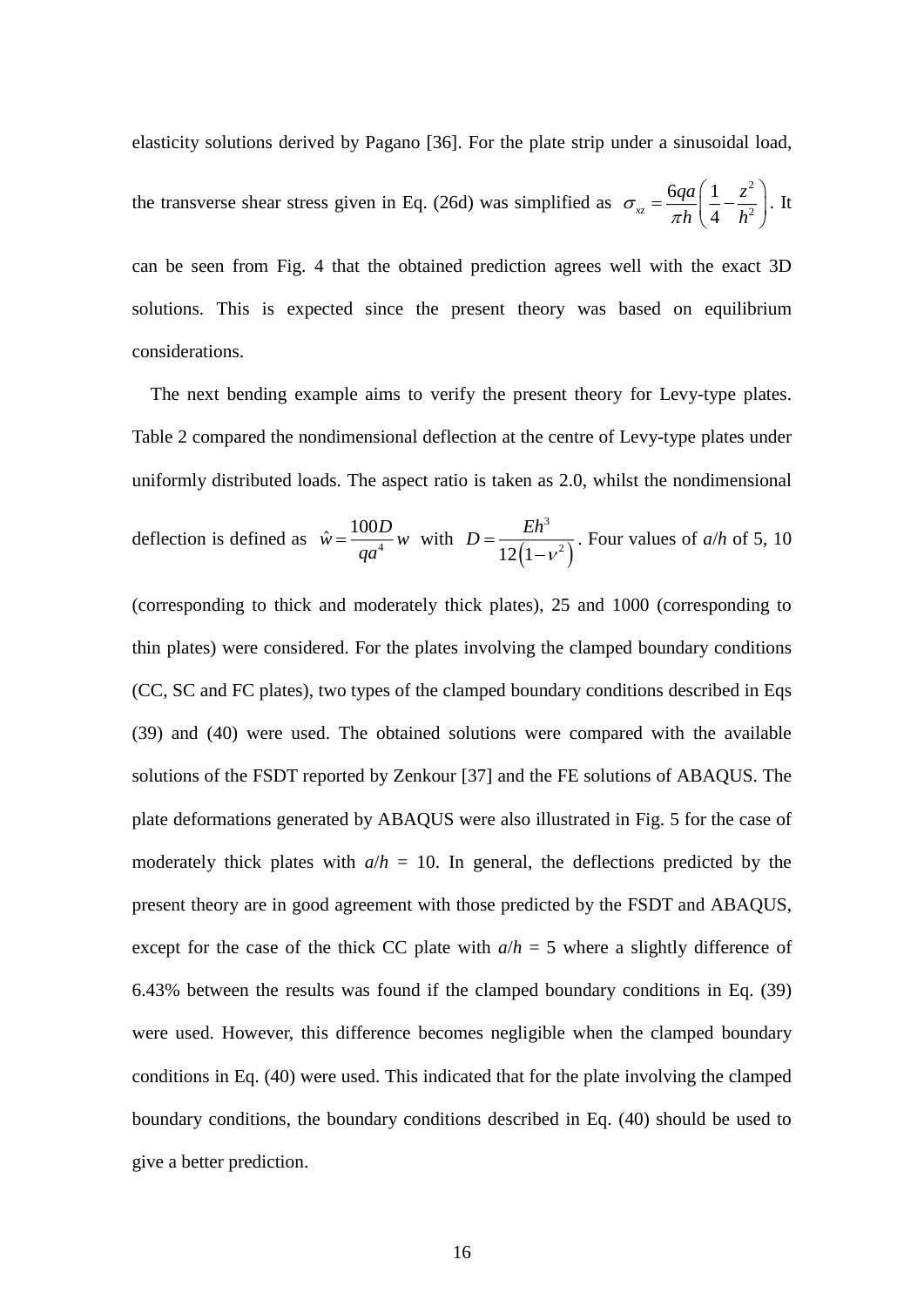#### *5.2. Free vibration analysis*

The first verification for free vibration analysis was carried out for SS square plates. This example aims to verify the present theory for a wide range of Navier-type plates with a thickness-to-length ratio  $h/a$  covering from 0.001 (very thin plates) to 0.4 (very thick plates). [Table 3](#page-27-0) showed a comparison of the first eight nondimensional frequencies  $\bar{\omega}$  obtained in this study with available results predicted by the CPT [38], FSDT [39], TSDT [40-41] and 3D elasticity theory [42-43]. The obtained results were also compared with the FE results computed independently in this study using ABAQUS. The first eight mode shapes generated by ABAQUS were also plotted in [Fig. 6](#page-32-1) for very thick plates with  $h/a = 0.4$ . It is noted that the 3D results given by Liew et al. [42] were based on the Ritz method, whilst Malik and Bert [43] used the differential quadrature (DQ) method to solve for the frequencies. The TSDT results reported by Shufrin and Eisenberger [40] were based on the extended Kantorovich numerical method, whilst Hosseini-Hashemi et al. [41] employed the Levy method to derive exact TSDT solutions. Both CPT and FSDT results given by Leissa [38] and Hosseini-Hashemi and Arsanjani [39], respectively, were based on an analytical approach. Good agreement between the results was found in [Table 3](#page-27-0) for all models of very thin to very thick plates.

The next verification for free vibration analysis aims to verify the present theory for a wide range of square and rectangular plates with various boundary conditions. [Table 4](#page-28-0) contains the nondimensional frequencies  $\overline{\omega}$  of plates for various values of the thickness-to-length ratio  $h/a$ . It is noted that the frequencies of the CC, SC and FC plates were obtained based on the clamped boundary conditions described in Eq. (40) due to its accuracy. The results obtained in this study were compared with available results reported by Malik and Bert [43], Hosseini-Hashemi and Arsanjani [39] and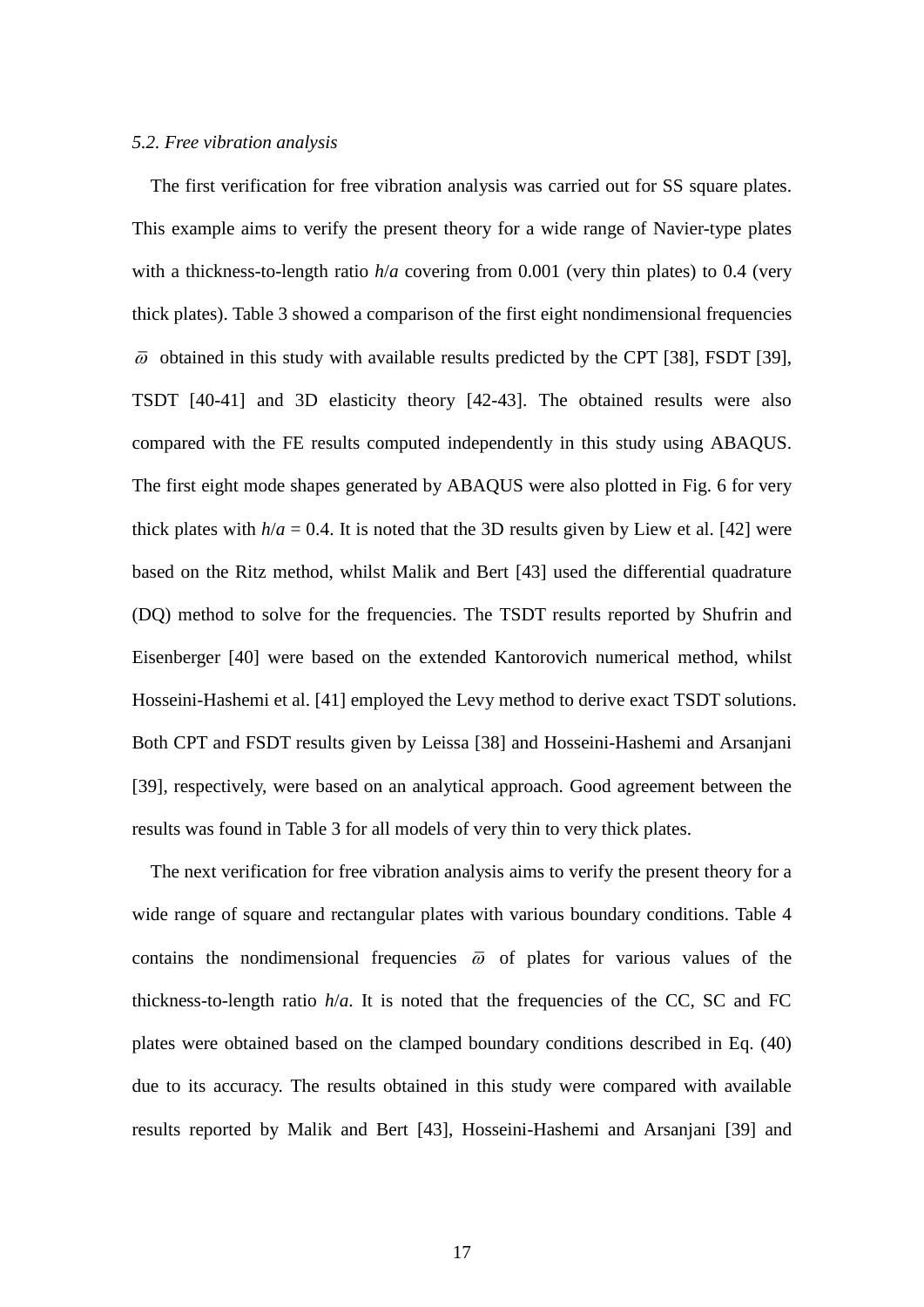Hosseini-Hashemi et al. [41] based on 3D elasticity theory, FSDT and TSDT, respectively. Good agreement between the results is observed in [Table 4](#page-28-0) confirming the accuracy of the present theory.

#### **6. Conclusions**

A simple and accurate shear deformation theory has been proposed for thick isotropic plates. The governing equations of motion of the present theory were derived based on 3D elasticity theory and RPT. The accuracy of the present theory in predicting the bending behaviour and natural frequencies was verified for a wide range of Navier- and Lery-type plates. Numerical results indicated that the present theory is not only much more accurate than the CPT but also comparable with the FSDT and TSDT when compared with 3D elasticity theory and ABAQUS. Although the present theory has only one unknown and one governing equations of motion as in the CPT, its predictions are comparable with those generated by the FSDT and TSDT which have three unknowns and three governing equations.

#### **Acknowledgements**

This work in this paper was supported by the School of Engineering and Mathematical Sciences at La Trobe University. This financial support is gratefully acknowledged.

#### **References**

- [1] Love AEH. The small free vibrations and deformation of a thin elastic shell. Philosophical Transactions of the Royal Society of London. A 1888;179:491-546.
- [2] Kirchhoff GR. Uber das gleichgewicht und die bewegung einer elastischen scheibe.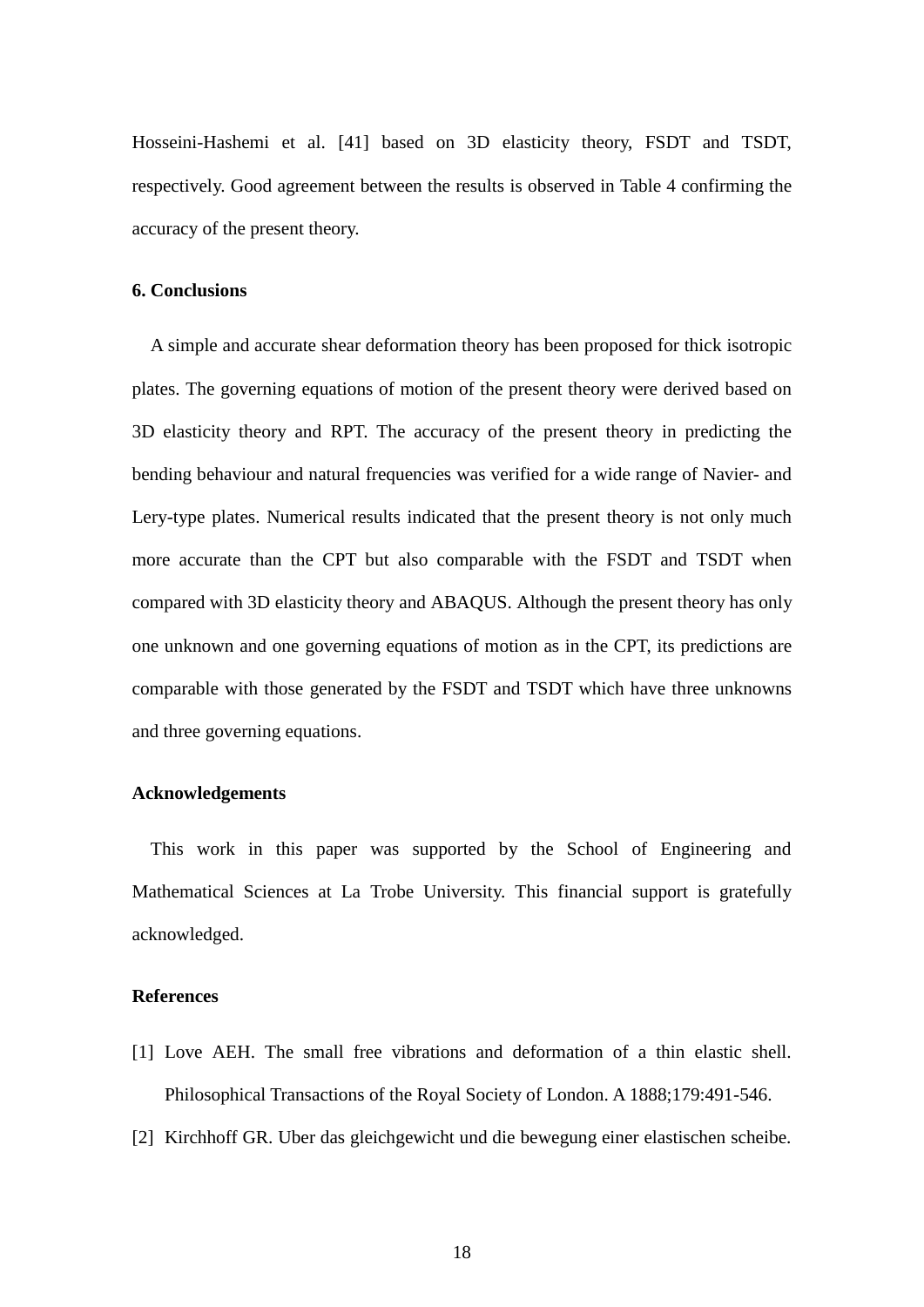1850;40:51-88.

- [3] Reissner E. The effect of transverse shear deformation on the bending of elastic plates. Journal of Applied Mechanics 1945;12:69-72.
- [4] Mindlin RD. Influence of rotatory inertia and shear on flexural motions of isotropic, elastic plates. Journal of Applied Mechanics 1951;18:31-38.
- [5] Reddy JN. A simple higher-order theory for laminated composite plates. Journal of Applied Mechanics 1984;51:745-752.
- [6] Touratier M. An efficient standard plate theory. International Journal of Engineering Science 1991;29:901-916.
- [7] Soldatos KP. A transverse shear deformation theory for homogeneous monoclinic plates. Acta Mechanica 1992;94:195-220.
- [8] Karama M, Afaq KS, Mistou S. Mechanical behaviour of laminated composite beam by the new multi-layered laminated composite structures model with transverse shear stress continuity. International Journal of Solids and Structures 2003;40:1525-1546.
- [9] Ferreira AJM, Carrera E, Cinefra M, Roque CMC, Polit O. Analysis of laminated shells by a sinusoidal shear deformation theory and radial basis functions collocation, accounting for through-the-thickness deformations. Composites Part B: Engineering 2011;42:1276-1284.
- [10]Mantari JL, Guedes Soares C. Generalized hybrid quasi-3D shear deformation theory for the static analysis of advanced composite plates. Composite Structures 2012;94:2561-2575.
- [11]Neves AMA, Ferreira AJM, Carrera E, Cinefra M, Roque CMC, Jorge RMN, et al. A quasi-3D hyperbolic shear deformation theory for the static and free vibration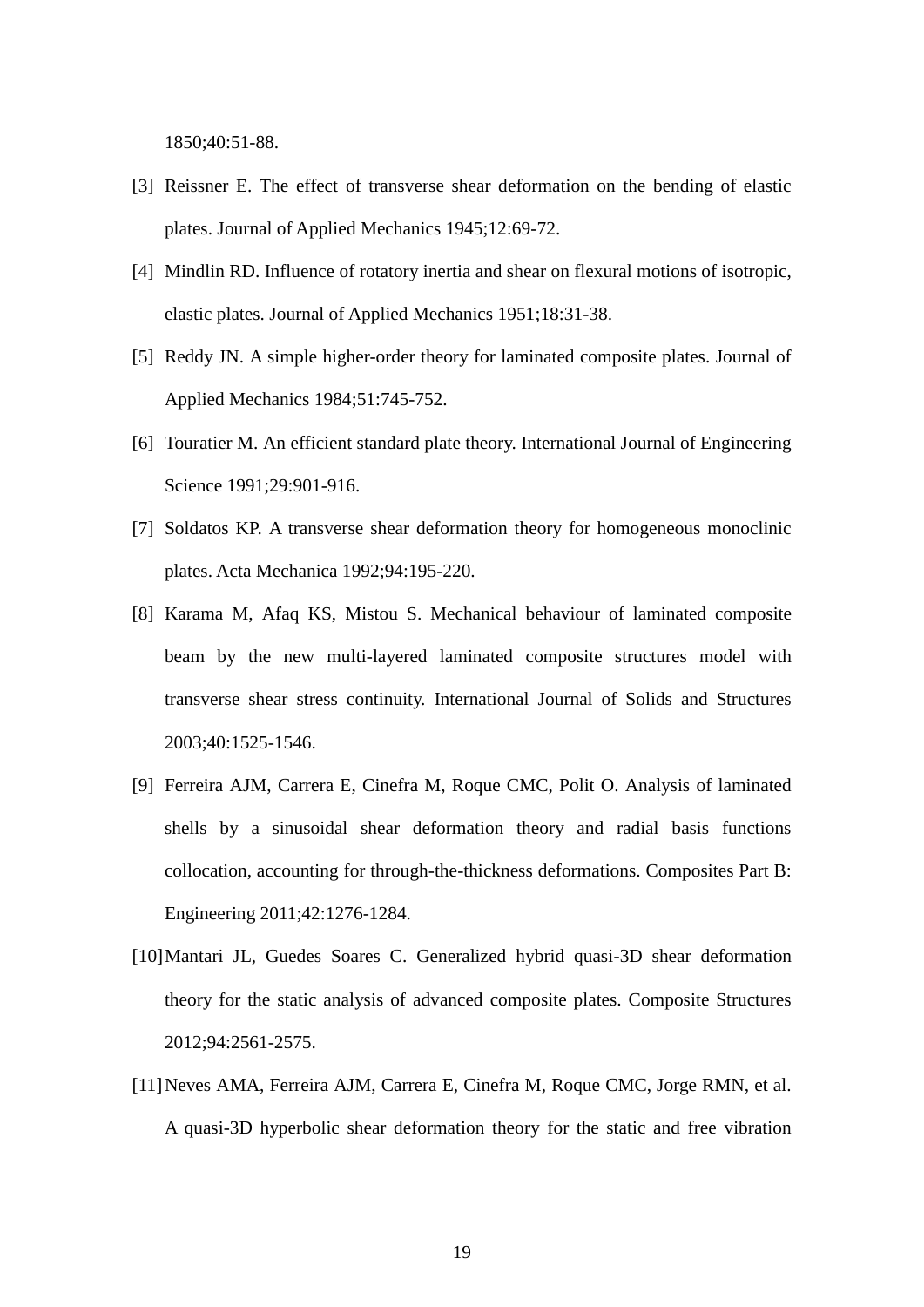analysis of functionally graded plates. Composite Structures 2012;94:1814-1825.

- [12]Neves AMA, Ferreira AJM, Carrera E, Roque CMC, Cinefra M, Jorge RMN, et al. A quasi-3D sinusoidal shear deformation theory for the static and free vibration analysis of functionally graded plates. Composites Part B: Engineering 2012;43:711-725.
- [13]Neves AMA, Ferreira AJM, Carrera E, Cinefra M, Roque CMC, Jorge RMN, et al. Static, free vibration and buckling analysis of isotropic and sandwich functionally graded plates using a quasi-3D higher-order shear deformation theory and a meshless technique. Composites Part B: Engineering 2013;44:657-674.
- [14]Thai HT, Choi DH. A simple first-order shear deformation theory for laminated composite plates. Composite Structures 2013;106:754-763.
- [15]Thai HT, Choi DH. A simple first-order shear deformation theory for the bending and free vibration analysis of functionally graded plates. Composite Structures 2013;101:332-340.
- [16]Thai HT, Kim SE. A simple quasi-3D sinusoidal shear deformation theory for functionally graded plates. Composite Structures 2013;99:172-180.
- [17]Thai HT, Kim SE. A simple higher-order shear deformation theory for bending and free vibration analysis of functionally graded plates. Composite Structures 2013;96:165-173.
- [18]Mantari JL, Guedes Soares C. A trigonometric plate theory with 5-unknowns and stretching effect for advanced composite plates. Composite Structures 2014;107:396-405.
- [19]Mantari JL, Guedes Soares C. Four-unknown quasi-3D shear deformation theory for advanced composite plates. Composite Structures 2014;109:231-239.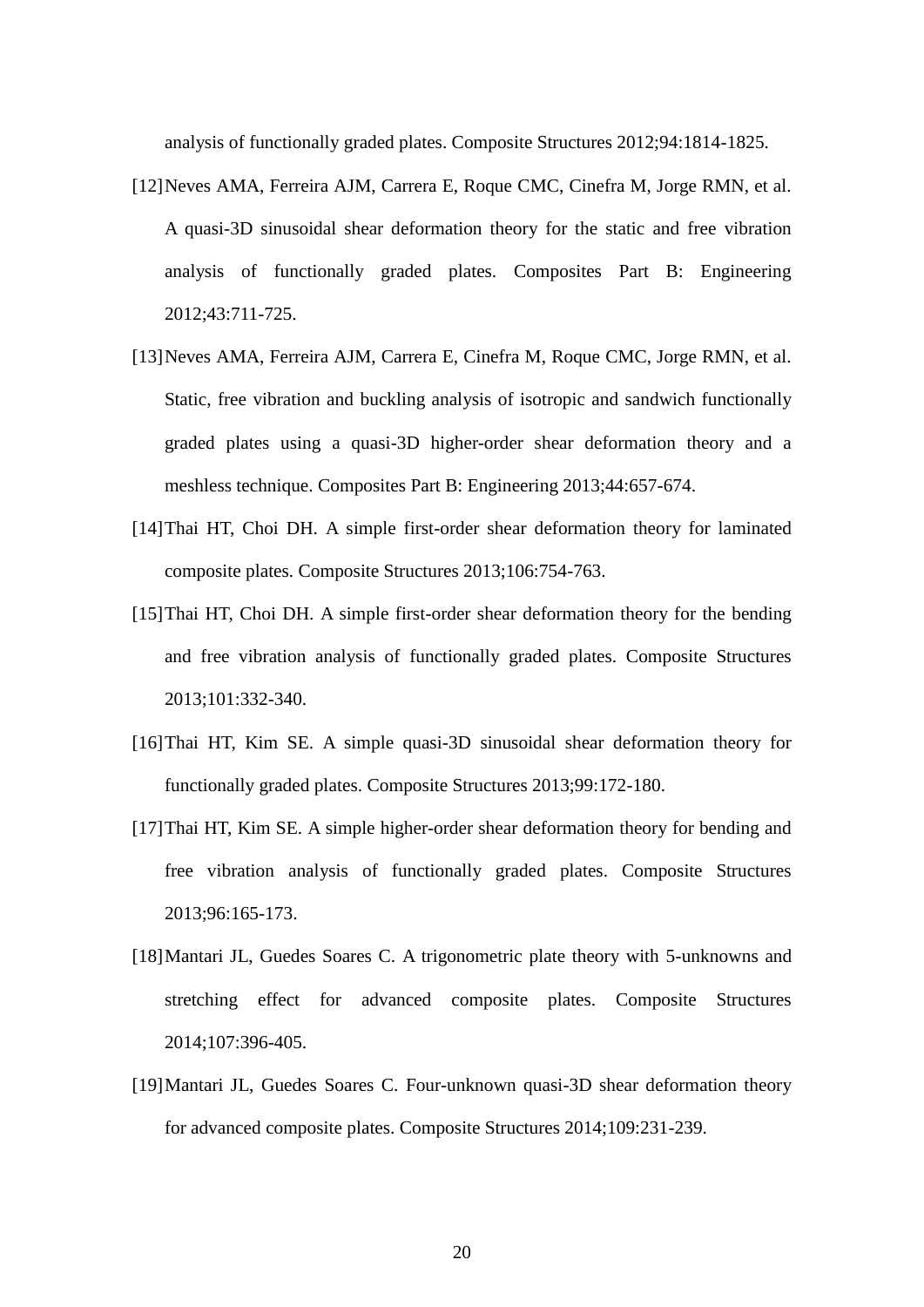- [20]Mantari JL, Granados EV. A refined FSDT for the static analysis of functionally graded sandwich plates. Thin-Walled Structures 2015;90:150-158.
- [21]Vo TP, Thai HT, Nguyen TK, Inam F, Lee J. A quasi-3D theory for vibration and buckling of functionally graded sandwich beams. Composite Structures 2015;119:1-12.
- [22]Mantari JL, Ramos IA, Carrera E, Petrolo M. Static analysis of functionally graded plates using new non-polynomial displacement fields via Carrera Unified Formulation. Composites Part B: Engineering 2016;89:127-142.
- [23]Sarangan S, Singh BN. Higher-order closed-form solution for the analysis of laminated composite and sandwich plates based on new shear deformation theories. Composite Structures 2016;138:391-403.
- [24]Farzam-Rad SA, Hassani B, Karamodin A. Isogeometric analysis of functionally graded plates using a new quasi-3D shear deformation theory based on physical neutral surface. Composites Part B: Engineering 2017;108:174-189.
- [25]Ghugal YM, Shimpi RP. A review of refined shear deformation theories of isotropic and anisotropic laminated plates. Journal of Reinforced Plastics and Composites 2002;21:775-813.
- [26]Thai HT, Kim SE. A review of theories for the modeling and analysis of functionally graded plates and shells. Composite Structures 2015;128:70-86.
- [27]Shimpi RP. Refined plate theory and its variants. AIAA Journal 2002;40:137-146.
- [28]Thai HT, Park M, Choi DH. A simple refined theory for bending, buckling, and vibration of thick plates resting on elastic foundation. International Journal of Mechanical Sciences 2013;73:40-52.
- [29]Thai HT, Kim SE. Levy-type solution for buckling analysis of orthotropic plates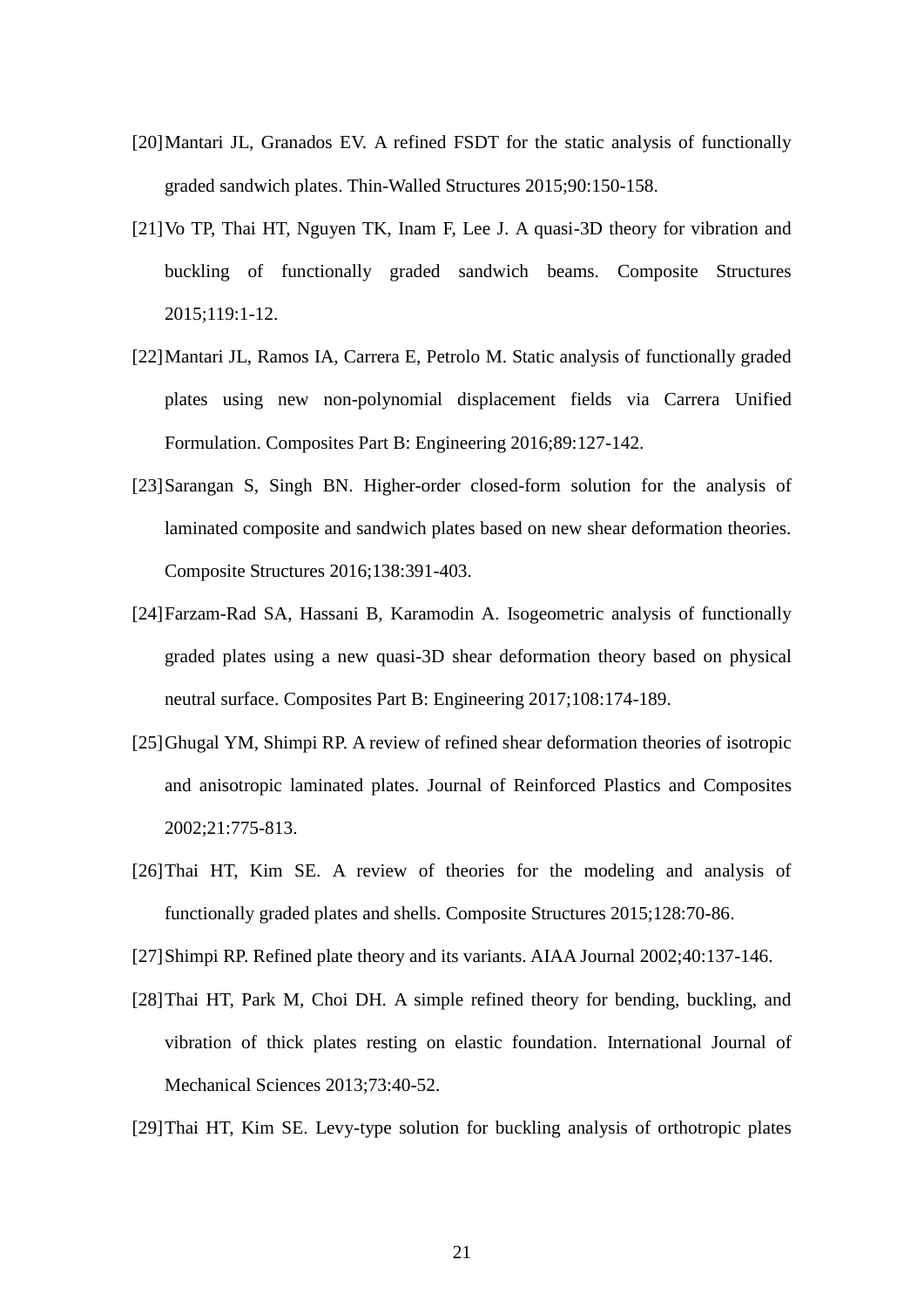based on two variable refined plate theory. Composite Structures 2011;93:1738- 1746.

- [30]Thai HT, Kim SE. Levy-type solution for free vibration analysis of orthotropic plates based on two variable refined plate theory. Applied Mathematical Modelling 2012;36:3870-3882.
- [31]Thai HT, Kim SE. Analytical solution of a two variable refined plate theory for bending analysis of orthotropic Levy-type plates. International Journal of Mechanical Sciences 2012;54:269-276.
- [32]Thai HT, Choi DH. Analytical solutions of refined plate theory for bending, buckling and vibration analyses of thick plates. Applied Mathematical Modelling 2013;37:8310-8323.
- [33]ABAQUS. Standard user's manual, version 6.15: Dassault Systemes Corp., Providence, RI (USA); 2016.
- [34]Reddy JN. A refined nonlinear theory of plates with transverse shear deformation. International Journal of Solids and Structures 1984;20:881-896.
- [35]Auricchio F, Sacco E. Refined first-order shear deformation theory models for composite laminates. Journal of Applied Mechanics 2003;70:381-390.
- [36]Pagano N. Exact solutions for composite laminates in cylindrical bending. Mechanics of Composite Materials: Springer; 1994. p. 72-85.
- [37]Zenkour AM. Exact mixed-classical solutions for the bending analysis of shear deformable rectangular plates. Applied Mathematical Modelling 2003;27:515-534.
- [38]Leissa AW. The free vibration of rectangular plates. Journal of Sound and Vibration 1973;31:257-293.
- [39]Hosseini-Hashemi S, Arsanjani M. Exact characteristic equations for some of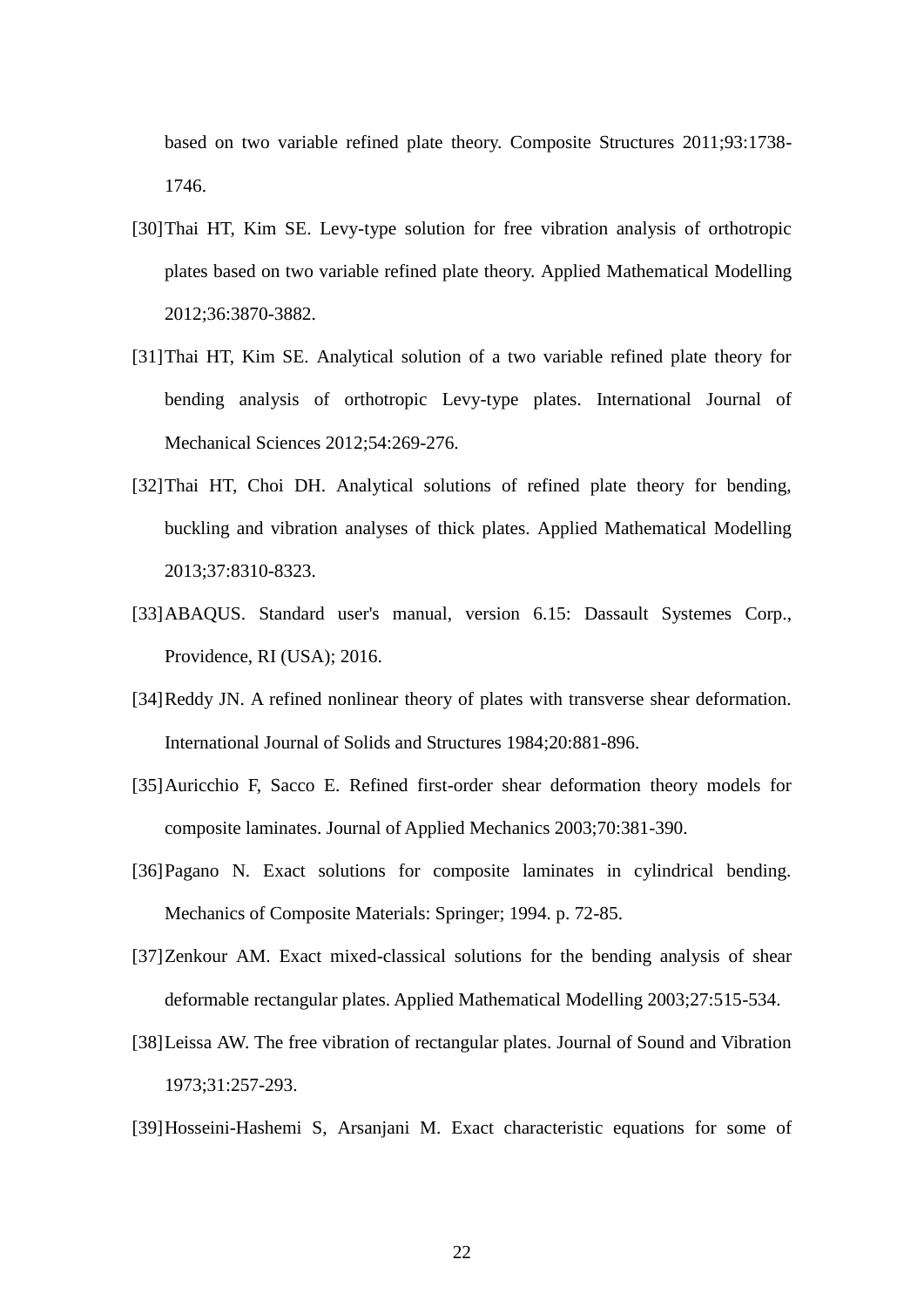classical boundary conditions of vibrating moderately thick rectangular plates. International Journal of Solids and Structures 2005;42:819-853.

- [40]Shufrin I, Eisenberger M. Stability and vibration of shear deformable plates––first order and higher order analyses. International Journal of Solids and Structures 2005;42:1225-1251.
- [41]Hosseini-Hashemi S, Fadaee M, Rokni Damavandi Taher H. Exact solutions for free flexural vibration of Levy-type rectangular thick plates via third-order shear deformation plate theory. Applied Mathematical Modelling 2011;35:708-727.
- [42]Liew KM, Hung KC, Lim MK. A continuum three-dimensional vibration analysis of thick rectangular plates. International Journal of Solids and Structures 1993;30:3357-3379.
- [43]Malik M, Bert CW. Three-dimensional elasticity solutions for free vibrations of rectangular plates by the differential quadrature method. International Journal of Solids and Structures 1998;35:299-318.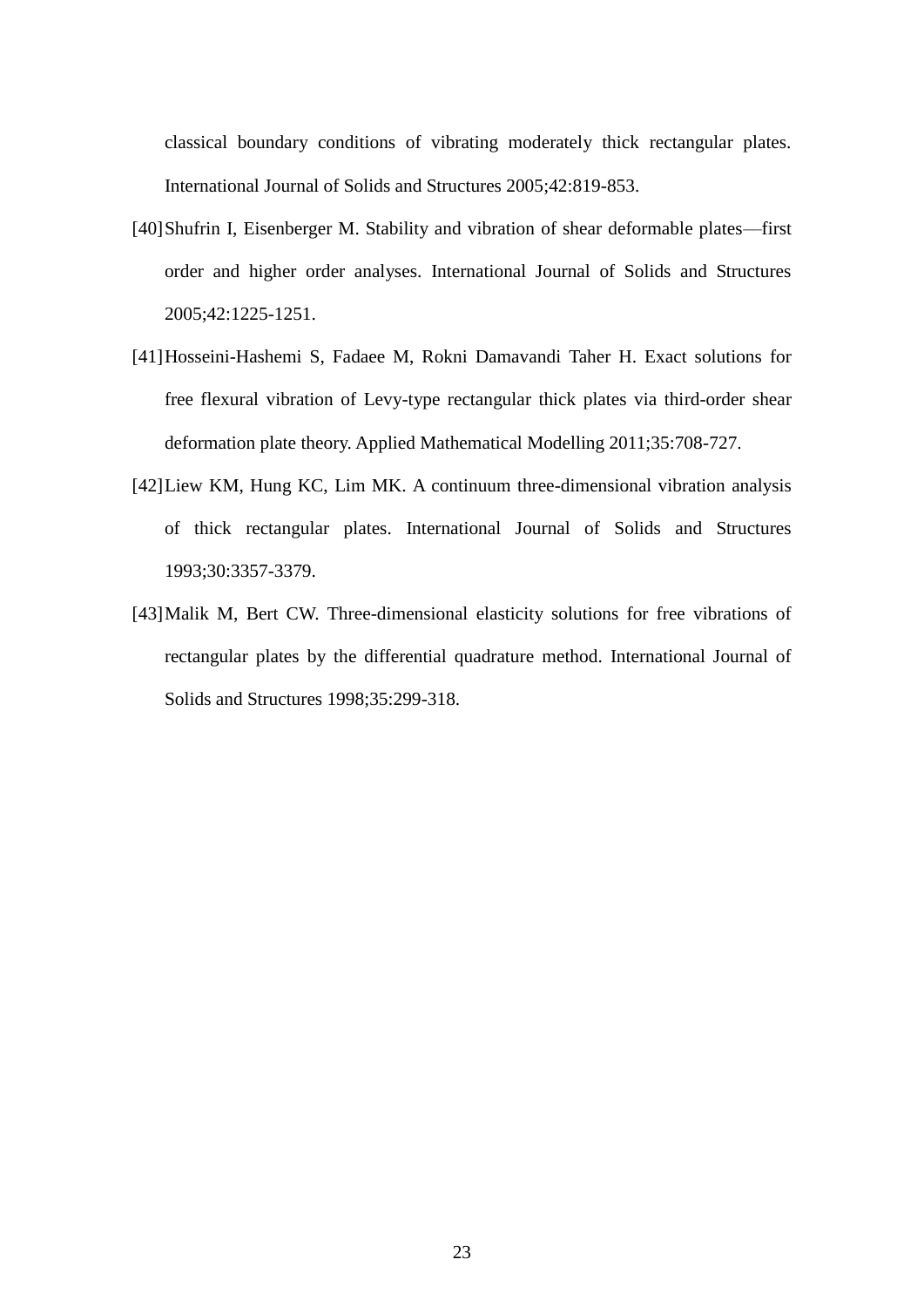## **Table Captions**

[Table 1. Deflections and stresses of SS plates under uniformly distributed loads](#page-25-0)

- Table 2. Deflections  $\hat{w}$  [of rectangular plates with various boundary conditions](#page-26-0) under uniformly distributed loads  $(b = 2a)$
- [Table 3. The first eight frequencies](#page-27-0)  $\bar{\omega}$  of square SS plates

Table 4. Fundamental frequencies  $\bar{\omega}$  [of square and rectangular Levy-type plates](#page-28-0)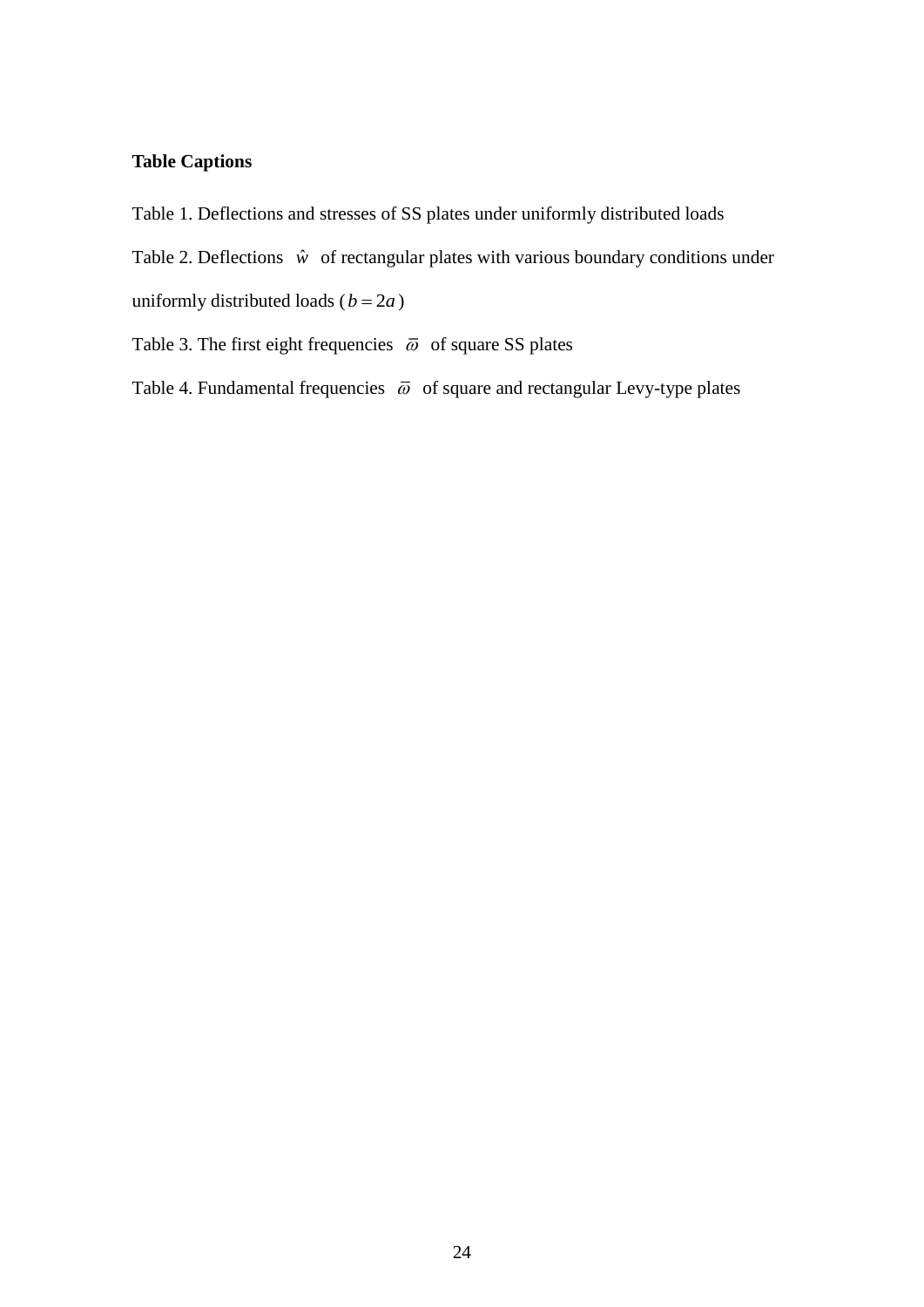| b/a            | a/h     | Methods          | $\overline{\mathcal{W}}$ | $\bar{\sigma}_x$ | $\bar{\sigma}_y$ | $\bar{\sigma}_{xy}$ | $\bar{\sigma}_{\hbox{\tiny yz}}$ | $\bar{\sigma}_{xz}$ |
|----------------|---------|------------------|--------------------------|------------------|------------------|---------------------|----------------------------------|---------------------|
| $\mathbf{1}$   | 5       | <b>ABAQUS</b>    | 0.0536                   | 0.2872           | 0.2872           | 0.1945              |                                  |                     |
|                |         | <b>CPT</b> [34]  | 0.0444                   | 0.2873           | 0.2873           | 0.1946              | 0.4909                           | 0.4909              |
|                |         | <b>FSDT</b> [34] | 0.0536                   | 0.2873           | 0.2873           | 0.1946              | 0.4909                           | 0.4909              |
|                |         | <b>TSDT</b> [34] | 0.0535                   | 0.2944           | 0.2944           | 0.2112              | 0.3703                           | 0.3703              |
|                |         | Present          | 0.0536                   | 0.2942           | 0.2942           | 0.2125              | 0.4909                           | 0.4909              |
|                | 10      | <b>ABAQUS</b>    | 0.0467                   | 0.2872           | 0.2872           | 0.1945              |                                  |                     |
|                |         | CPT [34]         | 0.0444                   | 0.2873           | 0.2873           | 0.1946              | 0.4909                           | 0.4909              |
|                |         | <b>FSDT</b> [34] | 0.0467                   | 0.2873           | 0.2873           | 0.1946              | 0.4909                           | 0.4909              |
|                |         | <b>TSDT</b> [34] | 0.0467                   | 0.2890           | 0.2890           | 0.1990              | 0.4543                           | 0.4543              |
|                |         | Present          | 0.0467                   | 0.2890           | 0.2890           | 0.1991              | 0.4909                           | 0.4909              |
|                | 100     | <b>ABAQUS</b>    | 0.0444                   | 0.2872           | 0.2872           | 0.1945              |                                  |                     |
|                |         | CPT [34]         | 0.0444                   | 0.2873           | 0.2873           | 0.1946              | 0.4909                           | 0.4909              |
|                |         | <b>FSDT</b> [34] | 0.0444                   | 0.2873           | 0.2873           | 0.1946              | 0.4909                           | 0.4909              |
|                |         | <b>TSDT</b> [34] | 0.0444                   | 0.2873           | 0.2873           | 0.1947              | 0.4905                           | 0.4905              |
|                |         | Present          | 0.0444                   | 0.2873           | 0.2873           | 0.1947              | 0.4909                           | 0.4909              |
| $\overline{2}$ | 5       | <b>ABAQUS</b>    | 0.1248                   | 0.6100           | 0.2794           | 0.2772              |                                  |                     |
|                |         | CPT [34]         | 0.1106                   | 0.6100           | 0.2779           | 0.2769              | 0.5240                           | 0.6813              |
|                |         | <b>FSDT</b> [34] | 0.1248                   | 0.6100           | 0.2779           | 0.2769              | 0.5240                           | 0.6813              |
|                |         | <b>TSDT</b> [34] | 0.1248                   | 0.6202           | 0.2818           | 0.2927              | 0.4569                           | 0.5615              |
|                |         | Present          | 0.1248                   | 0.6201           | 0.2817           | 0.2934              | 0.5240                           | 0.6813              |
|                | 10      | <b>ABAQUS</b>    | 0.1141                   | 0.6100           | 0.2794           | 0.2772              |                                  |                     |
|                |         | CPT [34]         | 0.1106                   | 0.6100           | 0.2779           | 0.2769              | 0.5240                           | 0.6813              |
|                |         | <b>FSDT</b> [34] | 0.1142                   | 0.6100           | 0.2779           | 0.2769              | 0.5240                           | 0.6813              |
|                |         | <b>TSDT</b> [34] | 0.1142                   | 0.6125           | 0.2789           | 0.2809              | 0.5051                           | 0.6448              |
|                |         | Present          | 0.1142                   | 0.6125           | 0.2789           | 0.2810              | 0.5240                           | 0.6813              |
|                | $100\,$ | <b>ABAQUS</b>    | 0.1106                   | 0.6100           | 0.2794           | 0.2772              |                                  |                     |
|                |         | CPT [34]         | 0.1106                   | 0.6100           | 0.2779           | 0.2769              | 0.5240                           | 0.6813              |
|                |         | <b>FSDT</b> [34] | 0.1106                   | 0.6100           | 0.2779           | 0.2769              | 0.5240                           | 0.6813              |
|                |         | <b>TSDT</b> [34] | 0.1106                   | 0.6100           | 0.2779           | 0.2769              | 0.5238                           | 0.6809              |
|                |         | Present          | 0.1106                   | 0.6100           | 0.2779           | 0.2769              | 0.5240                           | 0.6813              |

<span id="page-25-0"></span>Table 1. Deflections and stresses of SS plates under uniformly distributed loads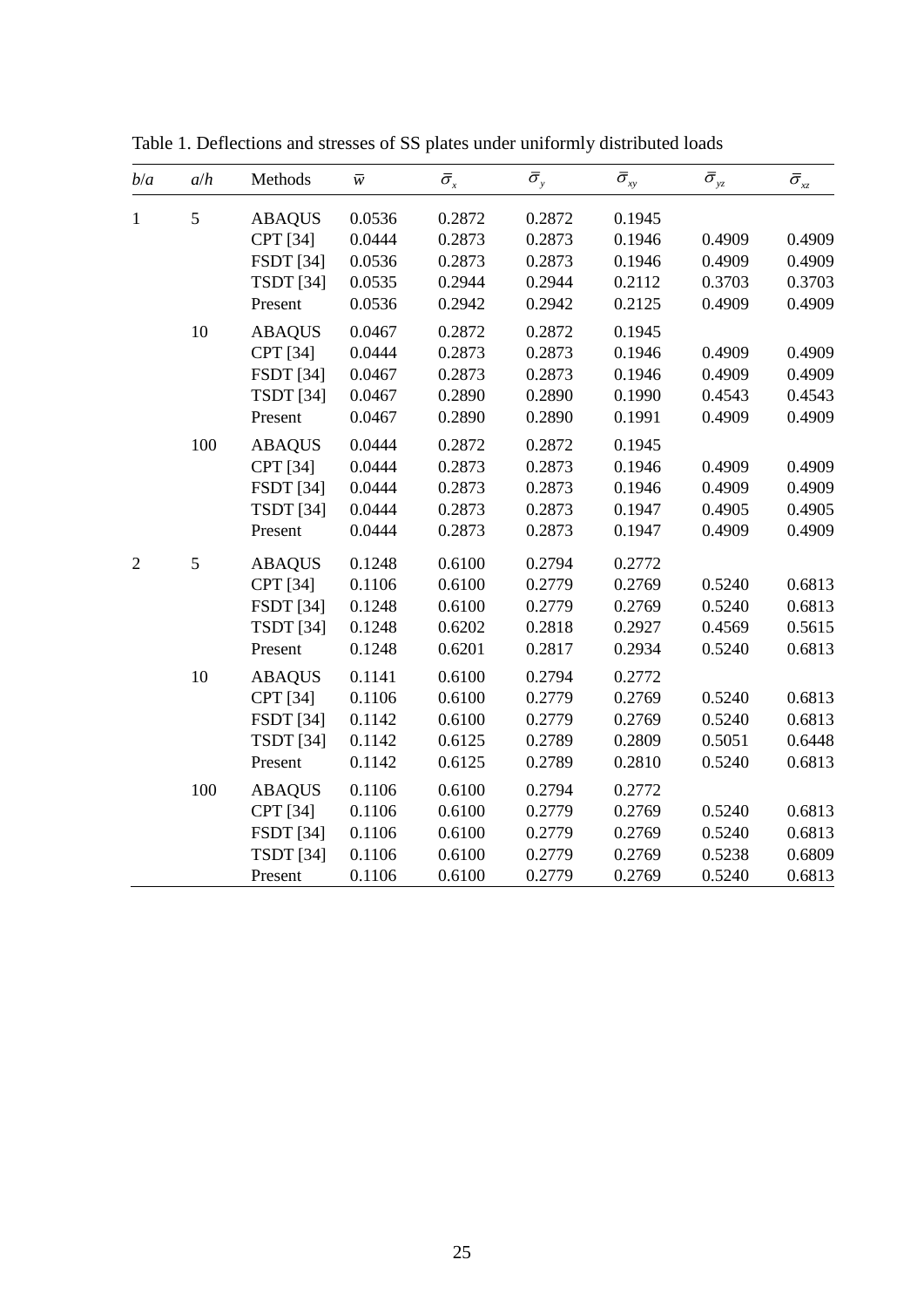| a/h  |                  |             | Boundary conditions |           |           |           |        |  |  |
|------|------------------|-------------|---------------------|-----------|-----------|-----------|--------|--|--|
|      | Methods          | CC          | SС                  | <b>SS</b> | <b>FC</b> | <b>FS</b> | FF     |  |  |
| 5    | <b>ABAQUS</b>    | 1.0000      | 1.0703              | 1.1429    | 1.2089    | 1.2842    | 1.4280 |  |  |
|      | <b>FSDT</b> [37] | 1.0000      | 1.0704              | 1.1430    | 1.2090    | 1.2844    | 1.4283 |  |  |
|      | Present          | 0.9357      | 1.0373              | 1.1430    | 1.1757    | 1.2849    | 1.4293 |  |  |
|      |                  | $(1.0186)*$ | (1.0799)            |           | (1.2193)  |           |        |  |  |
| 10   | <b>ABAQUS</b>    | 0.8850      | 0.9637              | 1.0453    | 1.0980    | 1.1827    | 1.3225 |  |  |
|      | <b>FSDT</b> [37] | 0.8850      | 0.9637              | 1.0454    | 1.0981    | 1.1829    | 1.3228 |  |  |
|      | Present          | 0.8673      | 0.9546              | 1.0454    | 1.0893    | 1.1834    | 1.3239 |  |  |
|      |                  | (0.8902)    | (0.9664)            | 1.0454    | (1.1014)  |           |        |  |  |
| 25   | <b>ABAQUS</b>    | 0.8511      | 0.9329              | 1.0180    | 1.0663    | 1.1545    | 1.2935 |  |  |
|      | <b>FSDT</b> [37] | 0.8511      | 0.9330              | 1.0181    | 1.0664    | 1.1547    | 1.2938 |  |  |
|      | Present          | 0.8481      | 0.9314              | 1.0181    | 1.0651    | 1.1550    | 1.2944 |  |  |
|      |                  | (0.8519)    | (0.9334)            |           | (1.0671)  |           |        |  |  |
| 1000 | <b>ABAQUS</b>    | 0.8445      | 0.9270              | 1.0128    | 1.0604    | 1.1494    | 1.2884 |  |  |
|      | <b>FSDT</b> [37] | 0.8445      | 0.9270              | 1.0129    | 1.0605    | 1.1496    | 1.2887 |  |  |
|      | Present          | 0.8445      | 0.9270              | 1.0129    | 1.0605    | 1.1496    | 1.2887 |  |  |
|      |                  | (0.8445)    | (0.9270)            |           | (1.0605)  |           |        |  |  |

<span id="page-26-0"></span>Table 2. Deflections  $\hat{w}$  of rectangular plates with various boundary conditions under uniformly distributed loads  $(b = 2a)$ 

\* Deflection values obtained using Eq. (40) for the clamped boundary conditions.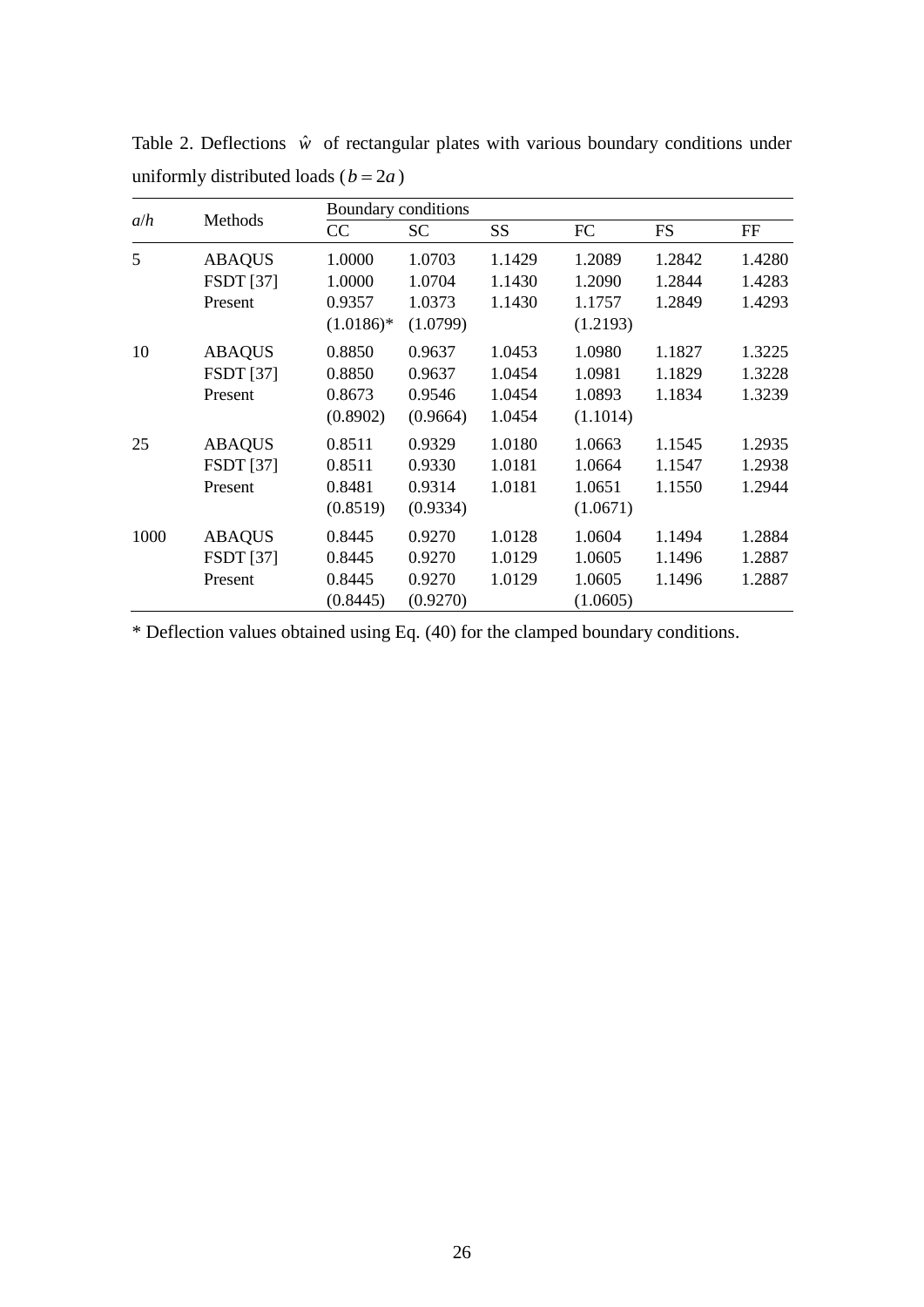*h*/*a* Methods Modes 1 2 3 4 5 8 7 8 0.4 ABAQUS 13.7882 26.4265 26.4265 35.7317 40.9814 40.9814 47.9095 47.9095 3D-Ritz [42] 13.9467 26.8986 26.8986 35.9915 - - - - TSDT [40] 13.8135 26.5907 26.5907 36.1316 41.5668 41.5668 48.8368 48.8368 Present 13.7875 26.4215 26.4215 35.7266 40.9638 40.9638 47.8888 47.8888 0.3 ABAQUS 15.5628 31.5525 31.5525 43.7850 50.7798 50.7798 60.0619 60.0619 3D-Ritz [42] 15.6877 31.9834 31.9834 44.5346 50.4850 50.4850 TSDT [40] 15.5742 31.6410 31.6410 44.0234 51.1315 51.1315 60.6546 60.6546 Present 15.5619 31.5457 31.5457 43.7780 50.7550 50.7550 60.0430 60.0430 0.2 ABAQUS 17.4498 38.1621 38.1621 55.1615 65.1844 65.1844 78.7284 78.7284 3D-Ritz [42] 17.5264 38.4826 38.4826 55.7870 65.9961 65.9961 - - 3D-DQ [43] 17.5260 38.4827 38.4827 55.7871 65.9961 65.9961 FSDT [39] 17.5055 38.3847 38.3847 55.5860 65.7193 65.7193 79.4758 79.4758 TSDT [40] 17.4524 38.1885 38.1885 55.2540 65.3131 65.3131 78.9864 78.9864 Present 17.4486 38.1522 38.1522 55.1501 65.1453 65.1453 78.6970 78.6970 0.1 ABAQUS 19.0665 45.4972 45.4972 69.8139 85.1044 85.1044 106.7419 106.7419 3D-Ritz [42] 19.0898 45.6193 45.6193 70.1038 85.4876 85.4876 107.3710 107.3710 3D-DQ [43] 19.0901 45.6193 45.6193 70.1040 85.4878 85.4878 107.3695 107.3695 FSDT [39] 19.0840 45.5845 45.5845 70.0219 85.3654 85.3654 107.1775 107.1775 TSDT [40] 19.0651 45.4870 45.4870 69.8097 85.0641 85.0641 106.7350 106.7350 Present 19.0650 45.4827 45.4827 69.7944 85.0380 85.0380 106.6836 106.6836 0.01 ABAQUS 19.7337 49.3208 49.3208 78.8686 98.6094 98.6094 128.0921 128.0921 TSDT [41] 19.7320 49.3032 49.3032 78.8421 98.5169 98.5169 128.0024 128.0024 Present 19.7320 49.3032 49.3032 78.8421 98.5169 98.5169 128.0024 128.0024 0.001 ABAQUS 19.7408 49.3651 49.3651 78.9823 98.7871 98.7871 128.3921 128.3921

CPT [38] 19.7392 49.3480 49.3480 78.9568 98.6960 98.6960 128.3049 128.3049 FSDT [39] 19.7391 49.3475 49.3475 78.9557 98.6943 98.6943 128.3019 128.3019 TSDT [41] 19.7391 49.3475 49.3475 78.9556 98.6943 98.6943 128.3019 128.3019 Present 19.7392 49.3476 49.3476 78.9557 98.6942 98.6942 128.3018 128.3018

<span id="page-27-0"></span>Table 3. The first eight frequencies  $\bar{\omega}$  of square SS plates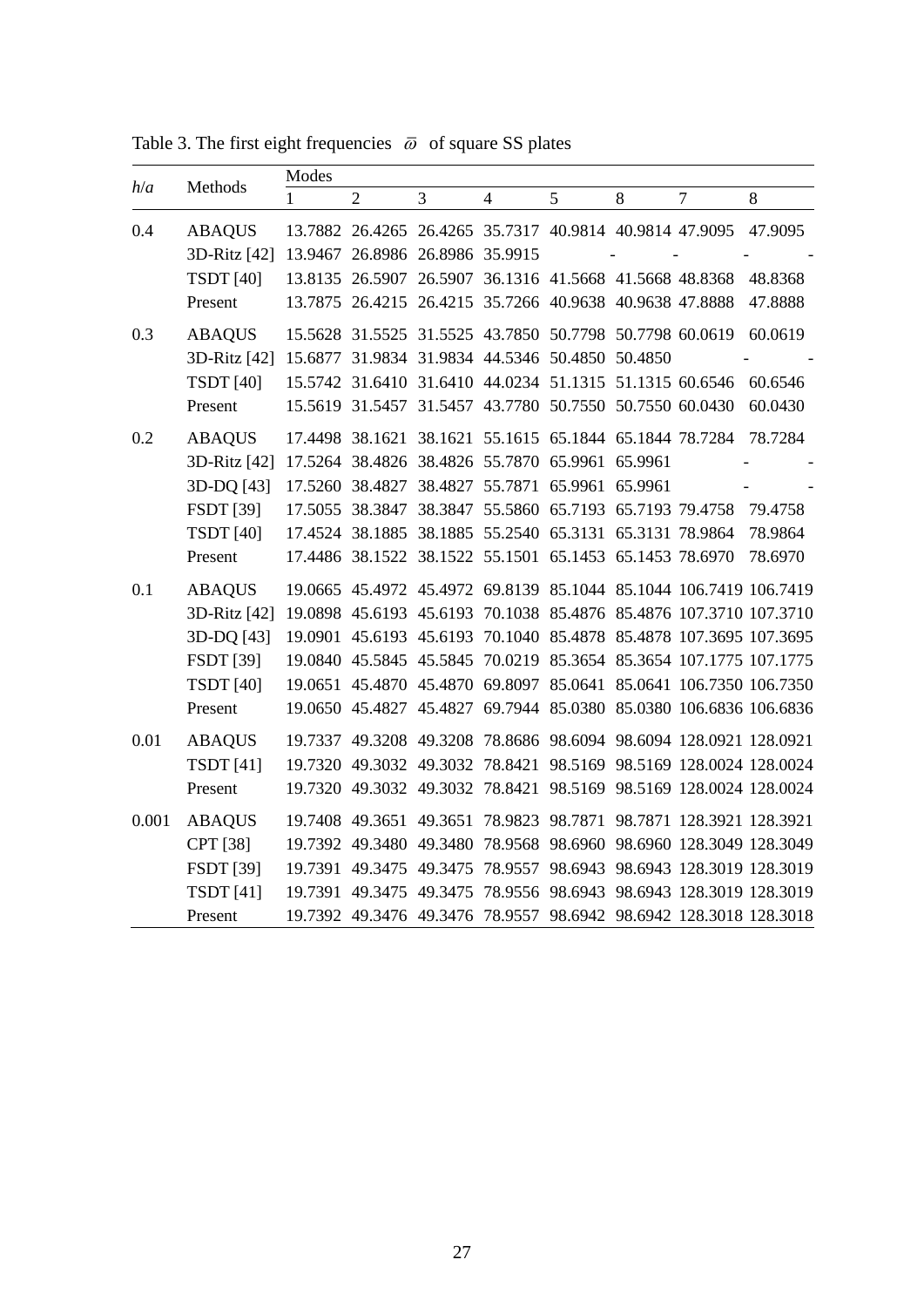| CC<br>SS<br><b>SC</b><br>${\rm FC}$<br><b>FS</b><br>$\rm FF$<br>0.4<br>8.9910<br><b>ABAQUS</b><br>15.5633<br>14.6388<br>13.7882<br>9.3287<br>7.7355<br>14.8301<br>13.8136<br>8.9998<br><b>TSDT</b> [41]<br>15.9616<br>9.3654<br>7.7394<br>13.7875<br>Present<br>14.7563<br>14.2636<br>9.6589<br>9.4076<br>7.9366<br>0.3<br>9.8552<br>8.3807<br><b>ABAQUS</b><br>18.5122<br>16.9610<br>15.5628<br>10.3291<br>17.0923<br>15.5745<br>10.3523<br>9.8591<br>8.3820<br><b>TSDT</b> [41]<br>18.8246<br>10.6064<br>10.1868<br>8.5346<br>Present<br>17.6212<br>16.5627<br>15.5619<br>0.2<br>8.9847<br><b>ABAQUS</b><br>22.3632<br>19.7060<br>17.4498<br>11.3633<br>10.6996<br>9.0011<br>3D-DQ [43]<br>22.6088<br>19.8505<br>17.5260<br>11.3982<br>10.7216<br><b>FSDT</b> [39]<br>22.5099<br>11.3931<br>10.7218<br>8.9997<br>19.7988<br>17.5055<br><b>TSDT</b> [41]<br>11.3736<br>10.7002<br>8.9840<br>22.5355<br>19.7695<br>17.4523<br>9.0817<br>Present<br>21.5843<br>19.3878<br>17.4486<br>11.5726<br>10.9211<br>0.1<br>11.3749<br>9.4424<br><b>ABAQUS</b><br>26.6750<br>22.3924<br>19.0665<br>12.2509<br>3D-DQ [43]<br>26.8089<br>19.0901<br>12.2623<br>11.3953<br>9.4460<br>22.4535<br><b>FSDT</b> [39]<br>11.3810<br>26.7369<br>22.4260<br>19.0840<br>12.2606<br>9.4458<br><b>TSDT</b> [41]<br>22.4018<br>19.0651<br>12.2519<br>26.7084<br>11.3737<br>9.4417<br>Present<br>22.2699<br>19.0650<br>12.3662<br>11.4742<br>9.4820<br>26.3327<br>0.01<br>11.6771<br>9.6291<br><b>ABAQUS</b><br>28.9324<br>23.6367<br>19.7337<br>12.6755<br><b>FSDT</b> [39]<br>28.9250<br>23.6327<br>19.7322<br>12.6728<br>11.6746<br>9.6270<br><b>TSDT</b> [41]<br>12.6725<br>11.6740<br>9.6265<br>28.9241<br>23.6321<br>19.7320<br>9.6298<br>Present<br>28.9202<br>23.6310<br>19.7320<br>12.6840<br>11.6824<br>0.4<br>8.1801<br>7.8188<br>$\overline{2}$<br>9.9641<br>9.7377<br>9.5390<br>8.2246<br><b>ABAQUS</b><br><b>TSDT</b> [41]<br>10.0164<br>8.1855<br>9.7644<br>9.5472<br>8.2333<br>7.8232<br>9.6671<br>9.5380<br>Present<br>9.8068<br>8.3736<br>8.3349<br>7.9391<br>0.3<br>8.8964<br>8.4767<br><b>ABAQUS</b><br>11.0996<br>10.7585<br>10.4705<br>8.9594<br><b>TSDT</b> [41]<br>11.1328<br>10.7736<br>10.4733<br>8.9634<br>8.8982<br>8.4779<br>10.9519<br>9.0791<br>9.0185<br>Present<br>10.6952<br>10.4693<br>8.5698<br>12.2796<br>11.7774<br>11.3721<br>9.6601<br>9.5731<br>9.0909<br><b>ABAQUS</b><br>0.2<br><b>FSDT</b> [39]<br>12.3152<br>11.8061<br>11.3961<br>9.6782<br>9.5902<br>9.1061<br><b>TSDT</b> [41]<br>9.0899<br>12.2939<br>11.7827<br>11.3717<br>9.6606<br>9.5726<br>9.6524<br>Present<br>12.1770<br>11.3707<br>9.7407<br>9.1499<br>11.7357<br>0.1<br><b>ABAQUS</b><br>13.2735<br>12.5941<br>12.0690<br>10.2010<br>10.0889<br>9.5527<br><b>FSDT</b> [39]<br>12.6022<br>12.0752<br>10.2054<br>10.0929<br>9.5560<br>13.2843<br><b>TSDT</b> [41]<br>12.5937<br>12.0675<br>10.1997<br>10.0874<br>9.5554<br>13.2747<br>Present<br>13.2389<br>12.5802<br>12.0674<br>10.2371<br>10.1223<br>9.5765<br>0.01<br>9.7349<br><b>ABAQUS</b><br>13.6830<br>12.9168<br>12.3359<br>10.4227<br>10.2969<br><b>FSDT</b> [39]<br>13.6815<br>12.9152<br>12.3343<br>10.4206<br>10.2948<br>9.7328<br><b>TSDT</b> [41]<br>13.6813<br>12.9151<br>12.3342<br>10.4206<br>10.2938<br>9.7322 | b/a          | h/a | Methods | Boundary conditions |         |         |         |         |        |  |
|------------------------------------------------------------------------------------------------------------------------------------------------------------------------------------------------------------------------------------------------------------------------------------------------------------------------------------------------------------------------------------------------------------------------------------------------------------------------------------------------------------------------------------------------------------------------------------------------------------------------------------------------------------------------------------------------------------------------------------------------------------------------------------------------------------------------------------------------------------------------------------------------------------------------------------------------------------------------------------------------------------------------------------------------------------------------------------------------------------------------------------------------------------------------------------------------------------------------------------------------------------------------------------------------------------------------------------------------------------------------------------------------------------------------------------------------------------------------------------------------------------------------------------------------------------------------------------------------------------------------------------------------------------------------------------------------------------------------------------------------------------------------------------------------------------------------------------------------------------------------------------------------------------------------------------------------------------------------------------------------------------------------------------------------------------------------------------------------------------------------------------------------------------------------------------------------------------------------------------------------------------------------------------------------------------------------------------------------------------------------------------------------------------------------------------------------------------------------------------------------------------------------------------------------------------------------------------------------------------------------------------------------------------------------------------------------------------------------------------------------------------------------------------------------------------------------------------------------------------------------------------------------------------------------------------------------------------------------------------------------------------------------------------------------------------------------------------------------------------------------------------------------------------------------------------------------------------------------------------------------------------------|--------------|-----|---------|---------------------|---------|---------|---------|---------|--------|--|
|                                                                                                                                                                                                                                                                                                                                                                                                                                                                                                                                                                                                                                                                                                                                                                                                                                                                                                                                                                                                                                                                                                                                                                                                                                                                                                                                                                                                                                                                                                                                                                                                                                                                                                                                                                                                                                                                                                                                                                                                                                                                                                                                                                                                                                                                                                                                                                                                                                                                                                                                                                                                                                                                                                                                                                                                                                                                                                                                                                                                                                                                                                                                                                                                                                                                  |              |     |         |                     |         |         |         |         |        |  |
|                                                                                                                                                                                                                                                                                                                                                                                                                                                                                                                                                                                                                                                                                                                                                                                                                                                                                                                                                                                                                                                                                                                                                                                                                                                                                                                                                                                                                                                                                                                                                                                                                                                                                                                                                                                                                                                                                                                                                                                                                                                                                                                                                                                                                                                                                                                                                                                                                                                                                                                                                                                                                                                                                                                                                                                                                                                                                                                                                                                                                                                                                                                                                                                                                                                                  | $\mathbf{1}$ |     |         |                     |         |         |         |         |        |  |
|                                                                                                                                                                                                                                                                                                                                                                                                                                                                                                                                                                                                                                                                                                                                                                                                                                                                                                                                                                                                                                                                                                                                                                                                                                                                                                                                                                                                                                                                                                                                                                                                                                                                                                                                                                                                                                                                                                                                                                                                                                                                                                                                                                                                                                                                                                                                                                                                                                                                                                                                                                                                                                                                                                                                                                                                                                                                                                                                                                                                                                                                                                                                                                                                                                                                  |              |     |         |                     |         |         |         |         |        |  |
|                                                                                                                                                                                                                                                                                                                                                                                                                                                                                                                                                                                                                                                                                                                                                                                                                                                                                                                                                                                                                                                                                                                                                                                                                                                                                                                                                                                                                                                                                                                                                                                                                                                                                                                                                                                                                                                                                                                                                                                                                                                                                                                                                                                                                                                                                                                                                                                                                                                                                                                                                                                                                                                                                                                                                                                                                                                                                                                                                                                                                                                                                                                                                                                                                                                                  |              |     |         |                     |         |         |         |         |        |  |
|                                                                                                                                                                                                                                                                                                                                                                                                                                                                                                                                                                                                                                                                                                                                                                                                                                                                                                                                                                                                                                                                                                                                                                                                                                                                                                                                                                                                                                                                                                                                                                                                                                                                                                                                                                                                                                                                                                                                                                                                                                                                                                                                                                                                                                                                                                                                                                                                                                                                                                                                                                                                                                                                                                                                                                                                                                                                                                                                                                                                                                                                                                                                                                                                                                                                  |              |     |         |                     |         |         |         |         |        |  |
|                                                                                                                                                                                                                                                                                                                                                                                                                                                                                                                                                                                                                                                                                                                                                                                                                                                                                                                                                                                                                                                                                                                                                                                                                                                                                                                                                                                                                                                                                                                                                                                                                                                                                                                                                                                                                                                                                                                                                                                                                                                                                                                                                                                                                                                                                                                                                                                                                                                                                                                                                                                                                                                                                                                                                                                                                                                                                                                                                                                                                                                                                                                                                                                                                                                                  |              |     |         |                     |         |         |         |         |        |  |
|                                                                                                                                                                                                                                                                                                                                                                                                                                                                                                                                                                                                                                                                                                                                                                                                                                                                                                                                                                                                                                                                                                                                                                                                                                                                                                                                                                                                                                                                                                                                                                                                                                                                                                                                                                                                                                                                                                                                                                                                                                                                                                                                                                                                                                                                                                                                                                                                                                                                                                                                                                                                                                                                                                                                                                                                                                                                                                                                                                                                                                                                                                                                                                                                                                                                  |              |     |         |                     |         |         |         |         |        |  |
|                                                                                                                                                                                                                                                                                                                                                                                                                                                                                                                                                                                                                                                                                                                                                                                                                                                                                                                                                                                                                                                                                                                                                                                                                                                                                                                                                                                                                                                                                                                                                                                                                                                                                                                                                                                                                                                                                                                                                                                                                                                                                                                                                                                                                                                                                                                                                                                                                                                                                                                                                                                                                                                                                                                                                                                                                                                                                                                                                                                                                                                                                                                                                                                                                                                                  |              |     |         |                     |         |         |         |         |        |  |
|                                                                                                                                                                                                                                                                                                                                                                                                                                                                                                                                                                                                                                                                                                                                                                                                                                                                                                                                                                                                                                                                                                                                                                                                                                                                                                                                                                                                                                                                                                                                                                                                                                                                                                                                                                                                                                                                                                                                                                                                                                                                                                                                                                                                                                                                                                                                                                                                                                                                                                                                                                                                                                                                                                                                                                                                                                                                                                                                                                                                                                                                                                                                                                                                                                                                  |              |     |         |                     |         |         |         |         |        |  |
|                                                                                                                                                                                                                                                                                                                                                                                                                                                                                                                                                                                                                                                                                                                                                                                                                                                                                                                                                                                                                                                                                                                                                                                                                                                                                                                                                                                                                                                                                                                                                                                                                                                                                                                                                                                                                                                                                                                                                                                                                                                                                                                                                                                                                                                                                                                                                                                                                                                                                                                                                                                                                                                                                                                                                                                                                                                                                                                                                                                                                                                                                                                                                                                                                                                                  |              |     |         |                     |         |         |         |         |        |  |
|                                                                                                                                                                                                                                                                                                                                                                                                                                                                                                                                                                                                                                                                                                                                                                                                                                                                                                                                                                                                                                                                                                                                                                                                                                                                                                                                                                                                                                                                                                                                                                                                                                                                                                                                                                                                                                                                                                                                                                                                                                                                                                                                                                                                                                                                                                                                                                                                                                                                                                                                                                                                                                                                                                                                                                                                                                                                                                                                                                                                                                                                                                                                                                                                                                                                  |              |     |         |                     |         |         |         |         |        |  |
|                                                                                                                                                                                                                                                                                                                                                                                                                                                                                                                                                                                                                                                                                                                                                                                                                                                                                                                                                                                                                                                                                                                                                                                                                                                                                                                                                                                                                                                                                                                                                                                                                                                                                                                                                                                                                                                                                                                                                                                                                                                                                                                                                                                                                                                                                                                                                                                                                                                                                                                                                                                                                                                                                                                                                                                                                                                                                                                                                                                                                                                                                                                                                                                                                                                                  |              |     |         |                     |         |         |         |         |        |  |
|                                                                                                                                                                                                                                                                                                                                                                                                                                                                                                                                                                                                                                                                                                                                                                                                                                                                                                                                                                                                                                                                                                                                                                                                                                                                                                                                                                                                                                                                                                                                                                                                                                                                                                                                                                                                                                                                                                                                                                                                                                                                                                                                                                                                                                                                                                                                                                                                                                                                                                                                                                                                                                                                                                                                                                                                                                                                                                                                                                                                                                                                                                                                                                                                                                                                  |              |     |         |                     |         |         |         |         |        |  |
|                                                                                                                                                                                                                                                                                                                                                                                                                                                                                                                                                                                                                                                                                                                                                                                                                                                                                                                                                                                                                                                                                                                                                                                                                                                                                                                                                                                                                                                                                                                                                                                                                                                                                                                                                                                                                                                                                                                                                                                                                                                                                                                                                                                                                                                                                                                                                                                                                                                                                                                                                                                                                                                                                                                                                                                                                                                                                                                                                                                                                                                                                                                                                                                                                                                                  |              |     |         |                     |         |         |         |         |        |  |
|                                                                                                                                                                                                                                                                                                                                                                                                                                                                                                                                                                                                                                                                                                                                                                                                                                                                                                                                                                                                                                                                                                                                                                                                                                                                                                                                                                                                                                                                                                                                                                                                                                                                                                                                                                                                                                                                                                                                                                                                                                                                                                                                                                                                                                                                                                                                                                                                                                                                                                                                                                                                                                                                                                                                                                                                                                                                                                                                                                                                                                                                                                                                                                                                                                                                  |              |     |         |                     |         |         |         |         |        |  |
|                                                                                                                                                                                                                                                                                                                                                                                                                                                                                                                                                                                                                                                                                                                                                                                                                                                                                                                                                                                                                                                                                                                                                                                                                                                                                                                                                                                                                                                                                                                                                                                                                                                                                                                                                                                                                                                                                                                                                                                                                                                                                                                                                                                                                                                                                                                                                                                                                                                                                                                                                                                                                                                                                                                                                                                                                                                                                                                                                                                                                                                                                                                                                                                                                                                                  |              |     |         |                     |         |         |         |         |        |  |
|                                                                                                                                                                                                                                                                                                                                                                                                                                                                                                                                                                                                                                                                                                                                                                                                                                                                                                                                                                                                                                                                                                                                                                                                                                                                                                                                                                                                                                                                                                                                                                                                                                                                                                                                                                                                                                                                                                                                                                                                                                                                                                                                                                                                                                                                                                                                                                                                                                                                                                                                                                                                                                                                                                                                                                                                                                                                                                                                                                                                                                                                                                                                                                                                                                                                  |              |     |         |                     |         |         |         |         |        |  |
|                                                                                                                                                                                                                                                                                                                                                                                                                                                                                                                                                                                                                                                                                                                                                                                                                                                                                                                                                                                                                                                                                                                                                                                                                                                                                                                                                                                                                                                                                                                                                                                                                                                                                                                                                                                                                                                                                                                                                                                                                                                                                                                                                                                                                                                                                                                                                                                                                                                                                                                                                                                                                                                                                                                                                                                                                                                                                                                                                                                                                                                                                                                                                                                                                                                                  |              |     |         |                     |         |         |         |         |        |  |
|                                                                                                                                                                                                                                                                                                                                                                                                                                                                                                                                                                                                                                                                                                                                                                                                                                                                                                                                                                                                                                                                                                                                                                                                                                                                                                                                                                                                                                                                                                                                                                                                                                                                                                                                                                                                                                                                                                                                                                                                                                                                                                                                                                                                                                                                                                                                                                                                                                                                                                                                                                                                                                                                                                                                                                                                                                                                                                                                                                                                                                                                                                                                                                                                                                                                  |              |     |         |                     |         |         |         |         |        |  |
|                                                                                                                                                                                                                                                                                                                                                                                                                                                                                                                                                                                                                                                                                                                                                                                                                                                                                                                                                                                                                                                                                                                                                                                                                                                                                                                                                                                                                                                                                                                                                                                                                                                                                                                                                                                                                                                                                                                                                                                                                                                                                                                                                                                                                                                                                                                                                                                                                                                                                                                                                                                                                                                                                                                                                                                                                                                                                                                                                                                                                                                                                                                                                                                                                                                                  |              |     |         |                     |         |         |         |         |        |  |
|                                                                                                                                                                                                                                                                                                                                                                                                                                                                                                                                                                                                                                                                                                                                                                                                                                                                                                                                                                                                                                                                                                                                                                                                                                                                                                                                                                                                                                                                                                                                                                                                                                                                                                                                                                                                                                                                                                                                                                                                                                                                                                                                                                                                                                                                                                                                                                                                                                                                                                                                                                                                                                                                                                                                                                                                                                                                                                                                                                                                                                                                                                                                                                                                                                                                  |              |     |         |                     |         |         |         |         |        |  |
|                                                                                                                                                                                                                                                                                                                                                                                                                                                                                                                                                                                                                                                                                                                                                                                                                                                                                                                                                                                                                                                                                                                                                                                                                                                                                                                                                                                                                                                                                                                                                                                                                                                                                                                                                                                                                                                                                                                                                                                                                                                                                                                                                                                                                                                                                                                                                                                                                                                                                                                                                                                                                                                                                                                                                                                                                                                                                                                                                                                                                                                                                                                                                                                                                                                                  |              |     |         |                     |         |         |         |         |        |  |
|                                                                                                                                                                                                                                                                                                                                                                                                                                                                                                                                                                                                                                                                                                                                                                                                                                                                                                                                                                                                                                                                                                                                                                                                                                                                                                                                                                                                                                                                                                                                                                                                                                                                                                                                                                                                                                                                                                                                                                                                                                                                                                                                                                                                                                                                                                                                                                                                                                                                                                                                                                                                                                                                                                                                                                                                                                                                                                                                                                                                                                                                                                                                                                                                                                                                  |              |     |         |                     |         |         |         |         |        |  |
|                                                                                                                                                                                                                                                                                                                                                                                                                                                                                                                                                                                                                                                                                                                                                                                                                                                                                                                                                                                                                                                                                                                                                                                                                                                                                                                                                                                                                                                                                                                                                                                                                                                                                                                                                                                                                                                                                                                                                                                                                                                                                                                                                                                                                                                                                                                                                                                                                                                                                                                                                                                                                                                                                                                                                                                                                                                                                                                                                                                                                                                                                                                                                                                                                                                                  |              |     |         |                     |         |         |         |         |        |  |
|                                                                                                                                                                                                                                                                                                                                                                                                                                                                                                                                                                                                                                                                                                                                                                                                                                                                                                                                                                                                                                                                                                                                                                                                                                                                                                                                                                                                                                                                                                                                                                                                                                                                                                                                                                                                                                                                                                                                                                                                                                                                                                                                                                                                                                                                                                                                                                                                                                                                                                                                                                                                                                                                                                                                                                                                                                                                                                                                                                                                                                                                                                                                                                                                                                                                  |              |     |         |                     |         |         |         |         |        |  |
|                                                                                                                                                                                                                                                                                                                                                                                                                                                                                                                                                                                                                                                                                                                                                                                                                                                                                                                                                                                                                                                                                                                                                                                                                                                                                                                                                                                                                                                                                                                                                                                                                                                                                                                                                                                                                                                                                                                                                                                                                                                                                                                                                                                                                                                                                                                                                                                                                                                                                                                                                                                                                                                                                                                                                                                                                                                                                                                                                                                                                                                                                                                                                                                                                                                                  |              |     |         |                     |         |         |         |         |        |  |
|                                                                                                                                                                                                                                                                                                                                                                                                                                                                                                                                                                                                                                                                                                                                                                                                                                                                                                                                                                                                                                                                                                                                                                                                                                                                                                                                                                                                                                                                                                                                                                                                                                                                                                                                                                                                                                                                                                                                                                                                                                                                                                                                                                                                                                                                                                                                                                                                                                                                                                                                                                                                                                                                                                                                                                                                                                                                                                                                                                                                                                                                                                                                                                                                                                                                  |              |     |         |                     |         |         |         |         |        |  |
|                                                                                                                                                                                                                                                                                                                                                                                                                                                                                                                                                                                                                                                                                                                                                                                                                                                                                                                                                                                                                                                                                                                                                                                                                                                                                                                                                                                                                                                                                                                                                                                                                                                                                                                                                                                                                                                                                                                                                                                                                                                                                                                                                                                                                                                                                                                                                                                                                                                                                                                                                                                                                                                                                                                                                                                                                                                                                                                                                                                                                                                                                                                                                                                                                                                                  |              |     |         |                     |         |         |         |         |        |  |
|                                                                                                                                                                                                                                                                                                                                                                                                                                                                                                                                                                                                                                                                                                                                                                                                                                                                                                                                                                                                                                                                                                                                                                                                                                                                                                                                                                                                                                                                                                                                                                                                                                                                                                                                                                                                                                                                                                                                                                                                                                                                                                                                                                                                                                                                                                                                                                                                                                                                                                                                                                                                                                                                                                                                                                                                                                                                                                                                                                                                                                                                                                                                                                                                                                                                  |              |     |         |                     |         |         |         |         |        |  |
|                                                                                                                                                                                                                                                                                                                                                                                                                                                                                                                                                                                                                                                                                                                                                                                                                                                                                                                                                                                                                                                                                                                                                                                                                                                                                                                                                                                                                                                                                                                                                                                                                                                                                                                                                                                                                                                                                                                                                                                                                                                                                                                                                                                                                                                                                                                                                                                                                                                                                                                                                                                                                                                                                                                                                                                                                                                                                                                                                                                                                                                                                                                                                                                                                                                                  |              |     |         |                     |         |         |         |         |        |  |
|                                                                                                                                                                                                                                                                                                                                                                                                                                                                                                                                                                                                                                                                                                                                                                                                                                                                                                                                                                                                                                                                                                                                                                                                                                                                                                                                                                                                                                                                                                                                                                                                                                                                                                                                                                                                                                                                                                                                                                                                                                                                                                                                                                                                                                                                                                                                                                                                                                                                                                                                                                                                                                                                                                                                                                                                                                                                                                                                                                                                                                                                                                                                                                                                                                                                  |              |     |         |                     |         |         |         |         |        |  |
|                                                                                                                                                                                                                                                                                                                                                                                                                                                                                                                                                                                                                                                                                                                                                                                                                                                                                                                                                                                                                                                                                                                                                                                                                                                                                                                                                                                                                                                                                                                                                                                                                                                                                                                                                                                                                                                                                                                                                                                                                                                                                                                                                                                                                                                                                                                                                                                                                                                                                                                                                                                                                                                                                                                                                                                                                                                                                                                                                                                                                                                                                                                                                                                                                                                                  |              |     |         |                     |         |         |         |         |        |  |
|                                                                                                                                                                                                                                                                                                                                                                                                                                                                                                                                                                                                                                                                                                                                                                                                                                                                                                                                                                                                                                                                                                                                                                                                                                                                                                                                                                                                                                                                                                                                                                                                                                                                                                                                                                                                                                                                                                                                                                                                                                                                                                                                                                                                                                                                                                                                                                                                                                                                                                                                                                                                                                                                                                                                                                                                                                                                                                                                                                                                                                                                                                                                                                                                                                                                  |              |     |         |                     |         |         |         |         |        |  |
|                                                                                                                                                                                                                                                                                                                                                                                                                                                                                                                                                                                                                                                                                                                                                                                                                                                                                                                                                                                                                                                                                                                                                                                                                                                                                                                                                                                                                                                                                                                                                                                                                                                                                                                                                                                                                                                                                                                                                                                                                                                                                                                                                                                                                                                                                                                                                                                                                                                                                                                                                                                                                                                                                                                                                                                                                                                                                                                                                                                                                                                                                                                                                                                                                                                                  |              |     |         |                     |         |         |         |         |        |  |
|                                                                                                                                                                                                                                                                                                                                                                                                                                                                                                                                                                                                                                                                                                                                                                                                                                                                                                                                                                                                                                                                                                                                                                                                                                                                                                                                                                                                                                                                                                                                                                                                                                                                                                                                                                                                                                                                                                                                                                                                                                                                                                                                                                                                                                                                                                                                                                                                                                                                                                                                                                                                                                                                                                                                                                                                                                                                                                                                                                                                                                                                                                                                                                                                                                                                  |              |     |         |                     |         |         |         |         |        |  |
|                                                                                                                                                                                                                                                                                                                                                                                                                                                                                                                                                                                                                                                                                                                                                                                                                                                                                                                                                                                                                                                                                                                                                                                                                                                                                                                                                                                                                                                                                                                                                                                                                                                                                                                                                                                                                                                                                                                                                                                                                                                                                                                                                                                                                                                                                                                                                                                                                                                                                                                                                                                                                                                                                                                                                                                                                                                                                                                                                                                                                                                                                                                                                                                                                                                                  |              |     |         |                     |         |         |         |         |        |  |
|                                                                                                                                                                                                                                                                                                                                                                                                                                                                                                                                                                                                                                                                                                                                                                                                                                                                                                                                                                                                                                                                                                                                                                                                                                                                                                                                                                                                                                                                                                                                                                                                                                                                                                                                                                                                                                                                                                                                                                                                                                                                                                                                                                                                                                                                                                                                                                                                                                                                                                                                                                                                                                                                                                                                                                                                                                                                                                                                                                                                                                                                                                                                                                                                                                                                  |              |     |         |                     |         |         |         |         |        |  |
|                                                                                                                                                                                                                                                                                                                                                                                                                                                                                                                                                                                                                                                                                                                                                                                                                                                                                                                                                                                                                                                                                                                                                                                                                                                                                                                                                                                                                                                                                                                                                                                                                                                                                                                                                                                                                                                                                                                                                                                                                                                                                                                                                                                                                                                                                                                                                                                                                                                                                                                                                                                                                                                                                                                                                                                                                                                                                                                                                                                                                                                                                                                                                                                                                                                                  |              |     |         |                     |         |         |         |         |        |  |
|                                                                                                                                                                                                                                                                                                                                                                                                                                                                                                                                                                                                                                                                                                                                                                                                                                                                                                                                                                                                                                                                                                                                                                                                                                                                                                                                                                                                                                                                                                                                                                                                                                                                                                                                                                                                                                                                                                                                                                                                                                                                                                                                                                                                                                                                                                                                                                                                                                                                                                                                                                                                                                                                                                                                                                                                                                                                                                                                                                                                                                                                                                                                                                                                                                                                  |              |     |         |                     |         |         |         |         |        |  |
|                                                                                                                                                                                                                                                                                                                                                                                                                                                                                                                                                                                                                                                                                                                                                                                                                                                                                                                                                                                                                                                                                                                                                                                                                                                                                                                                                                                                                                                                                                                                                                                                                                                                                                                                                                                                                                                                                                                                                                                                                                                                                                                                                                                                                                                                                                                                                                                                                                                                                                                                                                                                                                                                                                                                                                                                                                                                                                                                                                                                                                                                                                                                                                                                                                                                  |              |     | Present | 13.6810             | 12.9150 | 12.3342 | 10.4235 | 10.2973 | 9.7346 |  |

<span id="page-28-0"></span>Table 4. Fundamental frequencies  $\bar{\omega}$  of square and rectangular Levy-type plates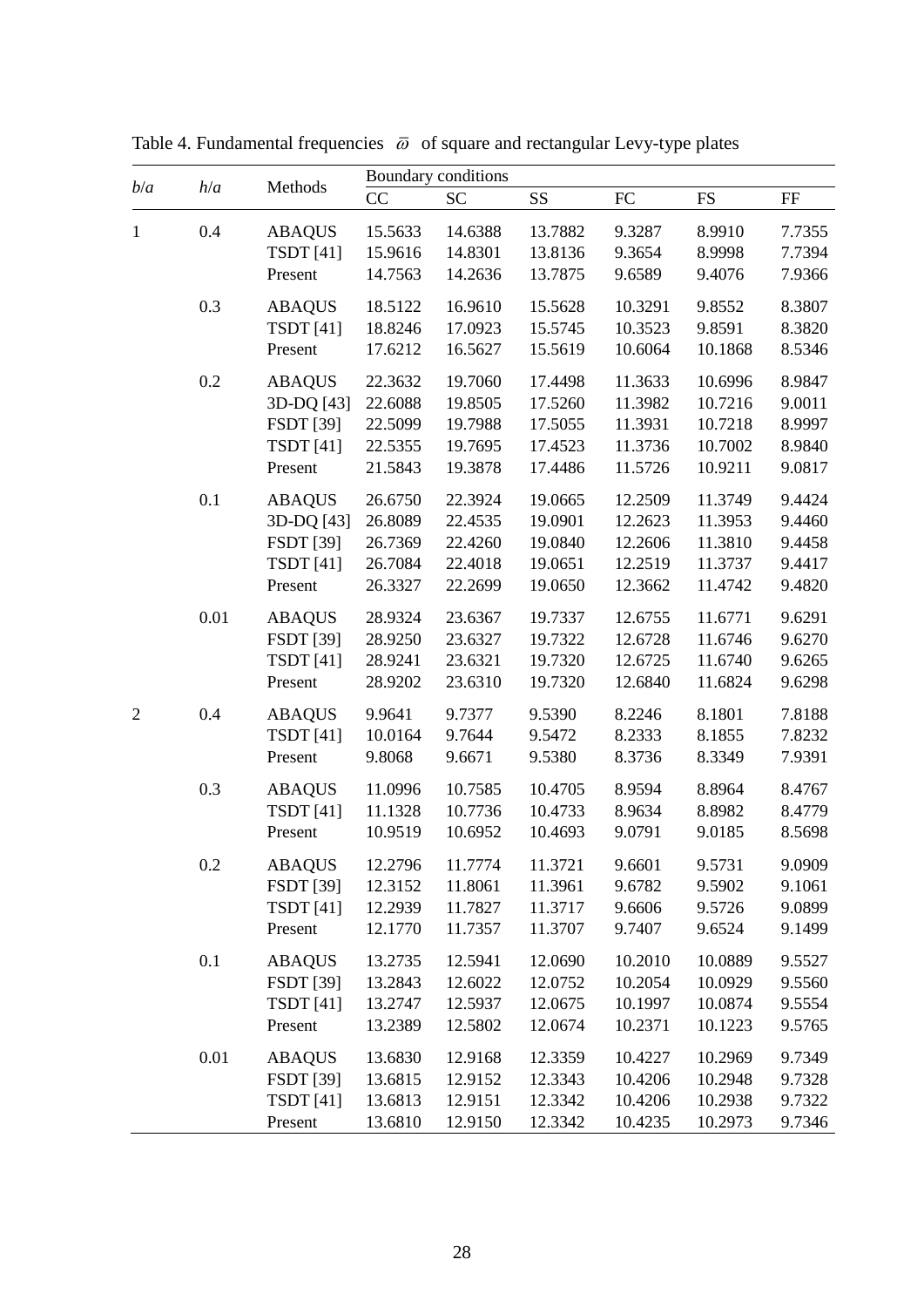## **Figure Captions**

- [Fig. 1. Geometry and coordinates of a rectangular plate](#page-30-0)
- [Fig. 2. Comparison of fundamental frequencies](#page-30-1)  $\bar{\omega}$  of SS square plates
- [Fig. 3. Comparison of deflections](#page-31-0)  $\overline{w}$  of SS square plates
- [Fig. 4. Transverse shear stresses for SS plate strips under sinusoidal loads](#page-31-1)
- [Fig. 5. Deflections of Levy-type plates with](#page-32-0)  $a/h = 0.1$  and  $b = 2a$
- [Fig. 6. Mode shapes of SS square thick plates with](#page-32-1) *a*/*h* = 0.4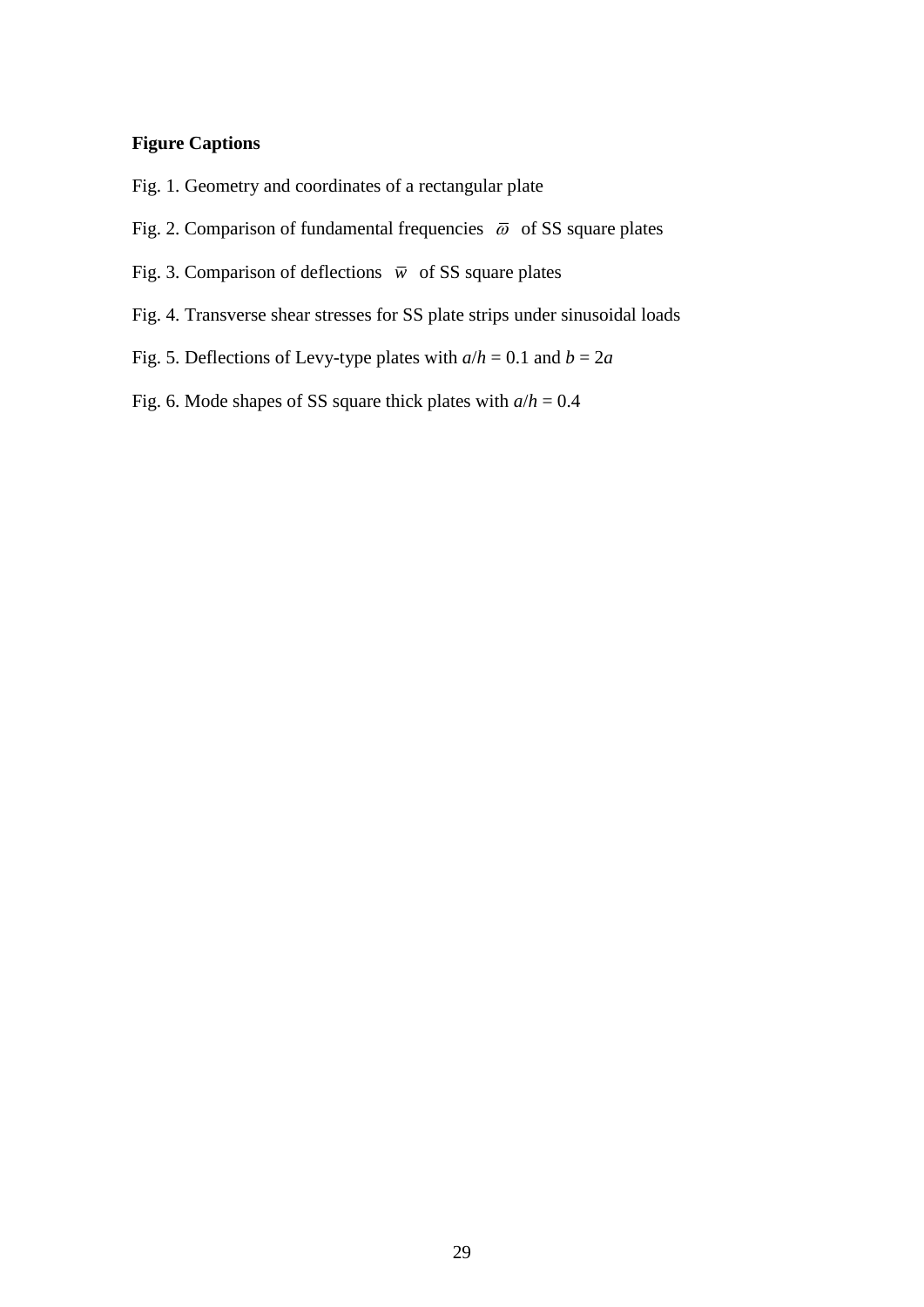

<span id="page-30-0"></span>Fig. 1. Geometry and coordinates of a rectangular plate



<span id="page-30-1"></span>Fig. 2. Comparison of fundamental frequencies  $\bar{\omega}$  of SS square plates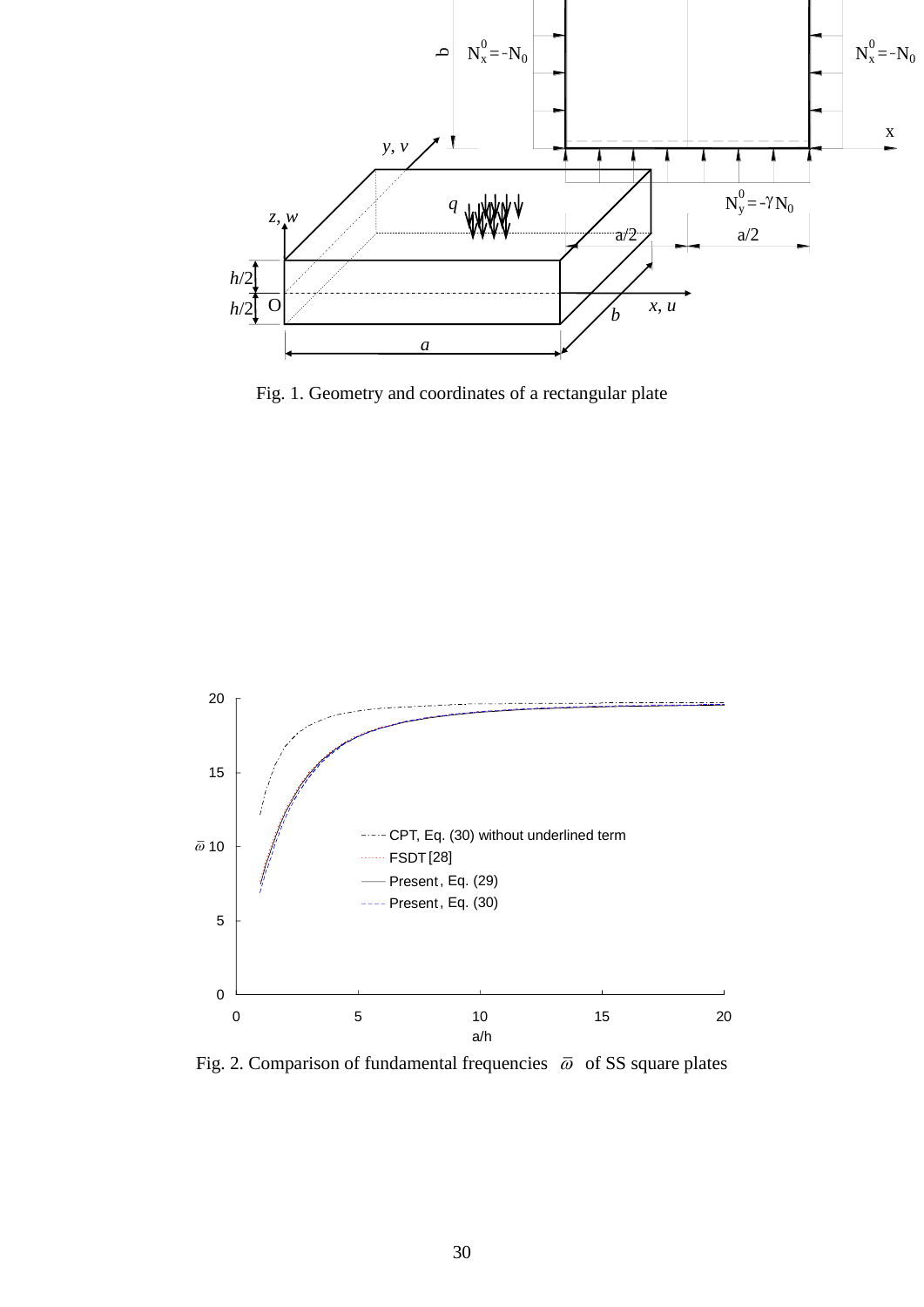

<span id="page-31-0"></span>Fig. 3. Comparison of deflections  $\overline{w}$  of SS square plates



<span id="page-31-1"></span>Fig. 4. Transverse shear stresses for SS plate strips under sinusoidal loads